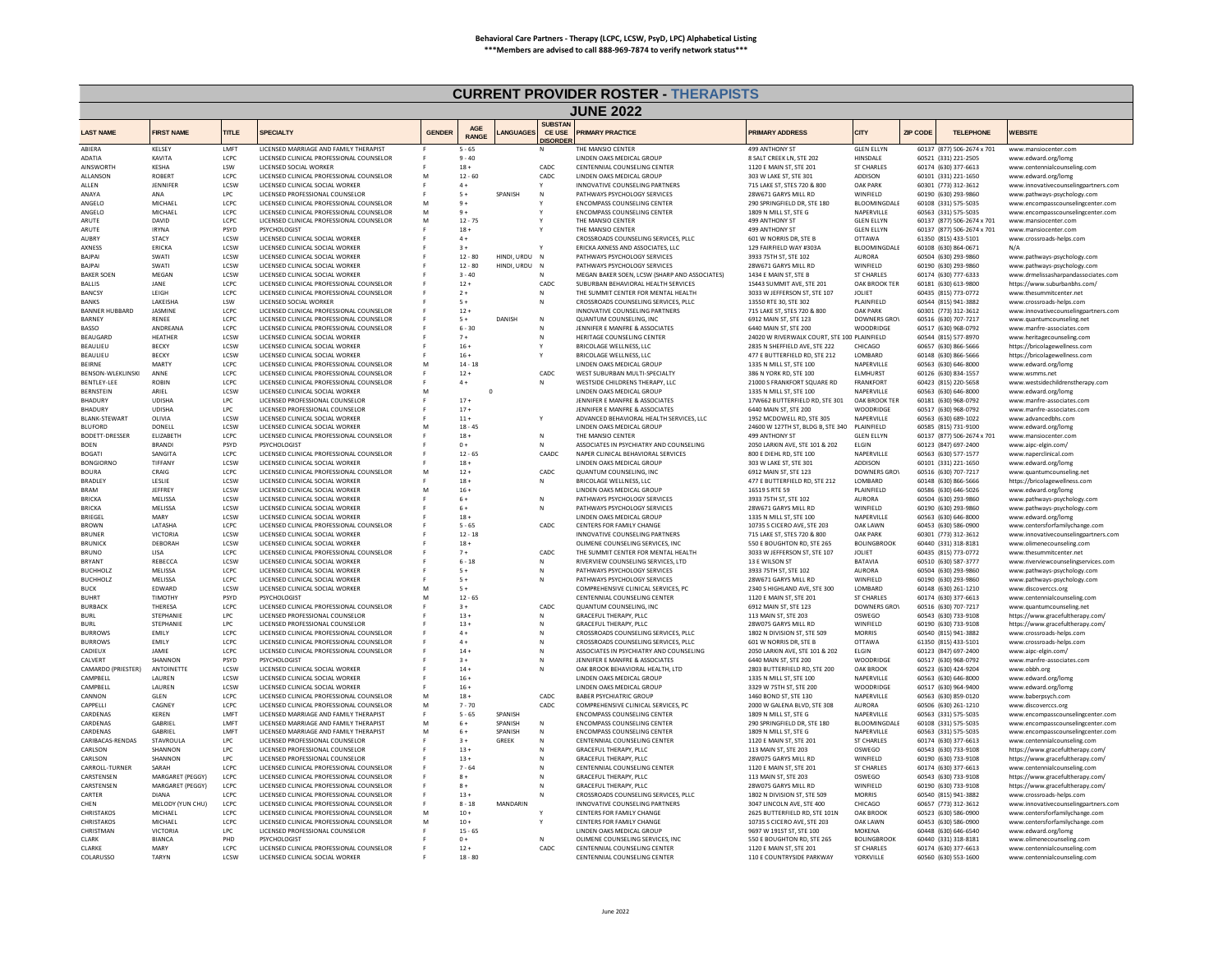| COLLINS                                   | BERNADETTE            | <b>I MFT</b>         | LICENSED MARRIAGE AND FAMILY THERAPIST                                      |   | $12 +$           |          | N      | CENTENNIAL COUNSELING CENTER                                                 | 110 E COUNTRYSIDE PARKWAY                                    | YORKVILLE                          | 60560 (630) 553-1600                         | www.centennialcounseling.com                                            |
|-------------------------------------------|-----------------------|----------------------|-----------------------------------------------------------------------------|---|------------------|----------|--------|------------------------------------------------------------------------------|--------------------------------------------------------------|------------------------------------|----------------------------------------------|-------------------------------------------------------------------------|
| CONNOR                                    | ANGELA                | LCPC                 | LICENSED CLINICAL PROFESSIONAL COUNSELOR                                    |   | $12 +$           |          |        | JOLIET CENTER FOR CLINICAL RESEARCH                                          | 210 N HAMMES AVE, STE 205                                    | JOLIET                             | 60435 (815) 729-7790                         | www.jolietcenter.com                                                    |
| CONTRERAS                                 | <b>ROBIN</b>          | <b>ICSW</b>          | LICENSED CLINICAL SOCIAL WORKER                                             |   | $5 +$            |          |        | LINDEN OAKS MEDICAL GROUP                                                    | 24600 W 127TH ST, BLDG B, STE 340                            | PLAINFIFLD                         | 60585 (815) 731-9100                         | www.edward.org/lomg                                                     |
| COOPER                                    | COLLEEN               | LCPC                 | LICENSED CLINICAL PROFESSIONAL COUNSELOR                                    |   | $2 - 14$         |          |        | RIVERVIEW COUNSELING SERVICES, LTD                                           | 111 E MAIN ST                                                | <b>ST CHARLES</b>                  | 60174 (630) 587-3777                         | www.riverviewcounselingservices.com                                     |
| COOPER                                    | TINA                  | LCSW                 | LICENSED CLINICAL SOCIAL WORKER                                             |   | $16 +$           |          | CADC   | CENTENNIAL COUNSELING CENTER                                                 | 110 E COUNTRYSIDE PARKWAY                                    | YORKVILLE                          | 60560 (630) 553-1600                         | www.centennialcounseling.com                                            |
| CORTES                                    | CHRISTINA             | LSW                  | LICENSED SOCIAL WORKER                                                      |   | $5+$             |          |        | CENTENNIAL COUNSELING CENTER                                                 | 110 E COUNTRYSIDE PARKWAY                                    | YORKVILLE                          | 60560 (630) 553-1600                         | www.centennialcounseling.con                                            |
| CORTINA                                   | MICHAEL               | LCPC                 | LICENSED CLINICAL PROFESSIONAL COUNSELOR                                    | M | $10 - 18$        |          |        | CONVENTIONS IN PSYCHIATRY & COUNSELING                                       | 1560 WALL ST, STE 304                                        | NAPERVILLE                         | 60563 (630) 416-8289                         | www.conventionspc.com                                                   |
| COSENTINO                                 | KYLE                  | LCPC                 | LICENSED CLINICAL PROFESSIONAL COUNSELOR                                    | M | $10 +$           |          |        | OLIMENE COUNSELING SERVICES. INC                                             | 550 E BOUGHTON RD. STE 265                                   | <b>BOLINGBROOK</b>                 | 60440 (331) 318-8181                         | www.olimenecounseling.com                                               |
| COX                                       | LAURIE                | LCPC                 | LICENSED CLINICAL PROFESSIONAL COUNSELOR                                    |   | $12 +$           |          | CADC   | CENTENNIAL COUNSELING CENTER                                                 | 110 E COUNTRYSIDE PARKWAY                                    | YORKVILLE                          | 60560 (630) 553-1600                         | www.centennialcounseling.com                                            |
| CRAMER-HAMMANN                            | <b>BUFFY</b>          | PSYD                 | PSYCHOLGIST                                                                 |   | $12 +$           |          |        | BUFFY CRAMER-HAMMANN, PC                                                     | 333 N RANDALL RD, STE 11                                     | <b>ST CHARLES</b>                  | 60174 (630) 464-5824                         | http://www.drcramerhammann.com,                                         |
| CRAMER-HAMMANN                            | <b>BUFFY</b>          | PSYD                 | PSYCHOLOGIST                                                                |   | $6+$             |          |        | JEFFRY MANASSE & ASSOCIATES                                                  | 608 S WASHINGTON, STE 200                                    | NAPERVILLE                         | 60540 (630) 305-3020                         |                                                                         |
| CRANDALL                                  | MEGHAN                | LCSW                 | LICENSED CLINICAL SOCIAL WORKER                                             |   | $8+$             |          | N      | THE SUMMIT CENTER FOR MENTAL HEALTH                                          | 3033 W JEFFERSON ST, STE 107                                 | <b>JOLIET</b>                      | 60435 (815) 773-0772                         | www.thesummitcenter.net                                                 |
| CREMIEUX                                  | DEBORAH               | LCSW                 | LICENSED CLINICAL SOCIAL WORKER                                             |   | $5+$             |          |        | MADRIGAL CONSULTING & COUNSELING                                             | 450 E 22ND ST, STE 158                                       | LOMBARD                            | 60148 (331) 262-4049                         | www.madrigalconsultingandcounseling.com                                 |
| CREWS                                     | CAROL                 | LCSW                 | LICENSED CLINICAL SOCIAL WORKER                                             |   | $40 +$           |          |        | LINDEN OAKS MEDICAL GROUP                                                    | 303 W LAKE ST, STE 301                                       | ADDISON                            | 60101 (331) 221-1650                         | www.edward.org/lomg                                                     |
| CROMER                                    | JENNIFER              | LCPC                 | LICENSED CLINICAL PROFESSIONAL COUNSELOR                                    |   | $18 - 50$        |          | N      | PATHWAYS PSYCHOLOGY SERVICES                                                 | 3933 75TH ST, STE 102                                        | AURORA                             | 60504 (630) 293-9860                         | www.pathways-psychology.com                                             |
| CROMER                                    | <b>STEVEN</b>         | LCPC                 | LICENSED CLINICAL PROFESSIONAL COUNSELOR                                    | M | $4 - 70$         |          | N      | PATHWAYS PSYCHOLOGY SERVICES                                                 | 3933 75TH ST. STE 102                                        | <b>AURORA</b>                      | 60504 (630) 293-9860                         | www.pathways-psychology.com                                             |
| CROMER                                    | STEVEN                | LCPC                 | LICENSED CLINICAL PROFESSIONAL COUNSELOR                                    | M | $4 - 70$         |          | N      | PATHWAYS PSYCHOLOGY SERVICES                                                 | 28W671 GARYS MILL RD                                         | WINFIELD                           | 60190 (630) 293-9860                         | www.pathways-psychology.con                                             |
| CRUMLEY                                   | ANDREA                | LCPC                 | LICENSED CLINICAL PROFESSIONAL COUNSELOR                                    |   | $4 - 18$         |          | Ν      | WESTSIDE CHILDRENS THERAPY, LLC                                              | 10201 S CICERO AVE                                           | OAK LAWN                           | 60453 (815) 220-5632                         | www.westsidechildrenstherapy.com                                        |
| CRUZ.                                     | MICHELLE              | LCSW                 | LICENSED CLINICAL SOCIAL WORKER                                             |   | $5+$             | SPANISH  |        | MADRIGAL CONSULTING & COUNSELING                                             | 450 E 22ND ST, STE 158                                       | <b>I OMBARD</b>                    | 60148 (331) 262-4049                         | www.madrigalconsultingandcounseling.com                                 |
| CULLOTA                                   | <b>BETH</b>           | LCPC                 | LICENSED CLINICAL PROFESSIONAL COUNSELOR                                    |   | $6 - 15$         |          | N      | OAK BROOK BEHAVIORAL HEALTH, LTD                                             | 2803 BUTTERFIELD RD, STE 200                                 | OAK BROOK                          | 60523 (630) 424-9204                         | www.obbh.org                                                            |
| CUTTS                                     | RACHAEL               | LCPC                 | LICENSED CLINICAL PROFESSIONAL COUNSELOR                                    |   | $11 - 35$        |          | CADC   | OLIMENE COUNSELING SERVICES. INC                                             | 550 E BOUGHTON RD, STE 265                                   | <b>BOLINGBROOK</b>                 | 60440 (331) 318-8181                         | www.olimenecounseling.com                                               |
| DALLY                                     | BENJAMIN              | LCPC                 | LICENSED CLINICAL PROFESSIONAL COUNSELOR                                    | M | $12 +$           |          |        | THE MANSIO CENTER                                                            | 499 ANTHONY ST                                               | <b>GLEN ELLYN</b>                  | 60137 (877) 506-2674 x 701                   | www.mansiocenter.com                                                    |
| <b>DAVIES</b>                             | <b>ROBERT</b>         | <b>LCSW</b>          | LICENSED CLINICAL SOCIAL WORKER                                             | M |                  | $\Omega$ |        | INNOVATIVE COUNSELING PARTNERS                                               | 715 LAKE ST. STES 720 & 800                                  | <b>OAK PARK</b>                    | 60301 (773) 312-3612                         | www.innovativecounselingpartners.com                                    |
| DE LEON                                   | JORGE                 | LCSW                 | LICENSED CLINICAL SOCIAL WORKER                                             | M | $12 +$           | SPANISH  | N      | COMPREHENSIVE CLINICAL SERVICES, PC                                          | 1010 JORIE BLVD, STE 12                                      | OAK BROOK                          | 60523 (630) 261-1210                         | www.discoverccs.org                                                     |
| DEDIC                                     | SAMANTHA              | LCSW                 | LICENSED CLINICAL SOCIAL WORKER                                             |   | $8+$             |          |        | RIVERVIEW COUNSELING SERVICES, LTD                                           | 66 MILLER DR, STE 104                                        | NORTH AURORA                       | 60542 (630) 587-3777                         | www.riverviewcounselingservices.com                                     |
| DEHOFF                                    | LAUREN                | LCPC                 | LICENSED CLINICAL PROFESSIONAL COUNSELOR                                    |   | $0 +$            |          | N      | HERITAGE COUNSELING CENTER                                                   | 24020 W RIVERWALK COURT, STE 100 PLAINFIELD                  |                                    | 60544 (815) 577-8970                         | www.heritagecounseling.com                                              |
| DEKU                                      | <b>JOHN</b>           | LCPC                 | LICENSED CLINICAL PROFESSIONAL COUNSELOR                                    | M | $18 - 65$        |          | N      | CENTENNIAL COUNSELING CENTER                                                 | 1120 E MAIN ST, STE 201                                      | <b>ST CHARLES</b>                  | 60174 (630) 377-6613                         | www.centennialcounseling.com                                            |
| DELAURENTIS (DANEHL) GINA                 |                       | <b>ICSW</b>          | LICENSED CLINICAL SOCIAL WORKER                                             |   | $18 +$           |          | Ν      | LINDEN OAKS MEDICAL GROUP                                                    | 120 SPALDING DR, STE 111                                     | NAPERVILLE                         | 60540 (630) 646-2273                         | www.edward.org/lomg                                                     |
| DENZ                                      | CHERYL                | LCPC                 | LICENSED CLINICAL PROFESSIONAL COUNSELOR                                    |   | $6+$             |          |        | RIVERVIEW COUNSELING SERVICES, LTD                                           | 111 E MAIN ST                                                | <b>ST CHARLES</b>                  | 60174 (630) 587-3777                         | www.riverviewcounselingservices.com                                     |
| DEPALMA                                   | CARLA                 | LPC                  | LICENSED PROFESSIONAL COUNSELOR                                             |   | $10 +$           |          | N      | GRACEFUL THERAPY, PLLC                                                       | 113 MAIN ST, STE 203                                         | OSWEGO                             | 60543 (630) 733-9108                         | https://www.gracefultherapy.com/                                        |
| DEPALMA                                   | CARLA                 | LPC                  | LICENSED PROFESSIONAL COUNSELOP                                             |   | $10 +$           |          |        | <b>GRACEFUL THERAPY, PLLC</b>                                                | 28W075 GARYS MILL RD                                         | WINFIELD                           | 60190 (630) 733-9108                         | https://www.gracefultherapy.com/                                        |
| DEVANEY                                   | LIZA                  | LCSW                 | LICENSED CLINICAL SOCIAL WORKER                                             |   | $5+$             |          |        | NAPER CLINICAL BEHAVIORAL SERVICES                                           | 800 E DIEHL RD, STE 100                                      | NAPERVILLE                         | 60563 (630) 577-1577                         | www.naperclinical.com                                                   |
| DEWEY                                     | MELANIE               | LCPC                 | LICENSED CLINICAL PROFESSIONAL COUNSELOR                                    |   | $5 - 18$         |          |        | WESTSIDE CHILDRENS THERAPY, LLC                                              | 742 ESSINGTON RD                                             | <b>JOLIET</b>                      | 60435 (815) 220-5632                         | www.westsidechildrenstherapy.com                                        |
| DEWEY                                     | MELANIE               | LCPC                 | LICENSED CLINICAL PROFESSIONAL COUNSELOR                                    |   | $5 - 18$         |          |        | WESTSIDE CHILDRENS THERAPY, LLC                                              | 850 BROOKFOREST AVE, UNIT M                                  | SHOREWOOD                          | 60404 (815) 220-5632                         | www.westsidechildrenstherapy.com                                        |
| DEXTER                                    | MARLA                 | LCPC                 | LICENSED CLINICAL PROFESSIONAL COUNSELOR                                    |   | $5 - 21$         |          | N      | RIVERVIEW COUNSELING SERVICES, LTD                                           | 474 BRIARGATE DR                                             | SOUTH ELGIN                        | 60177 (630) 587-3777                         | www.riverviewcounselingservices.com                                     |
| <b>DIAMOND</b>                            | JENNIFER              | LCSW                 | LICENSED CLINICAL SOCIAL WORKER                                             |   | $12 +$           |          |        | FOX BEND COUNSELING                                                          | 123 W WASHINGTON, STE 321                                    | OSWEGO                             | 60543 (630) 383-2077                         | www.foxbendcounseling.com                                               |
| DIA7                                      | VIVIANA               | LPC                  | LICENSED PROFESSIONAL COUNSELOR                                             |   | $5+$             |          | N      | <b>GRACEFUL THERAPY, PLLC</b>                                                | 113 MAIN ST, STE 203                                         | OSWEGO                             | 60543 (630) 733-9108                         | https://www.gracefultherapy.com/                                        |
| DIAZ                                      | VIVIANA               | LPC                  | LICENSED PROFESSIONAL COUNSELOP                                             |   |                  |          |        | GRACEFUL THERAPY, PLLC                                                       | 28W075 GARYS MILL RD                                         | WINFIELD                           | 60190 (630) 733-9108                         | https://www.gracefultherapy.com/                                        |
| DIAZ                                      | <b>JASMINE</b>        | LCSW                 | LICENSED CLINICAL SOCIAL WORKER                                             |   | $10 - 25$        | SPANISH  | N      | ADVANCED BEHAVIORAL HEALTH SERVICES, LLC                                     | 1952 MCDOWELL RD, STE 305                                    | NAPERVILLE                         | 60563 (630) 689-1022                         | www.advancedbhs.com                                                     |
| DIAZ DE BERNT                             | NAYELI                | LCPC                 | LICENSED CLINICAL PROFESSIONAL COUNSELOR                                    |   | $5 - 18$         | SPANISH  |        | INNOVATIVE COUNSELING PARTNERS                                               | 7222 CERMAK RD, STE 703                                      | <b>NORTH RIVERSID</b>              | 60546 (773) 312-3612                         | www.innovativecounselingpartners.com                                    |
| <b>DICKINSON</b>                          | ANNE                  | LCPC                 | LICENSED CLINICAL PROFESSIONAL COUNSELOR                                    |   | $11 +$           |          |        | CONVENTIONS IN PSYCHIATRY & COUNSELING                                       | 1560 WALL ST, STE 304                                        | NAPERVILLE                         | 60563 (630) 416-8289                         | www.conventionspc.com                                                   |
| DITCH                                     | KATIE                 | LMFT                 | LICENSED MARRIAGE AND FAMILY THERAPIST                                      |   | $14 +$           |          | N      | RIVERVIEW COUNSELING SERVICES, LTD                                           | 111 E MAIN ST                                                | ST CHARLES                         | 60174 (630) 587-3777                         | www.riverviewcounselingservices.com                                     |
| DIVEN                                     | SEAN                  | LCPC                 | LICENSED CLINICAL PROFESSIONAL COUNSELOR                                    | M | $4 +$            |          |        | RIVERVIEW COUNSELING SERVICES, LTD                                           | 66 MILLER DR, STE 104                                        | NORTH AURORA                       | 60542 (630) 587-3777                         | www.riverviewcounselingservices.com                                     |
| <b>DOHERTY</b>                            | ANNA                  | LCPC                 | LICENSED CLINICAL PROFESSIONAL COUNSELOR                                    |   | $12 +$           |          |        | CROSSROADS COUNSELING SERVICES, PLLC                                         | 1802 N DIVISION ST, STE 509                                  | <b>MORRIS</b>                      | 60540 (815) 941-3882                         | www.crossroads-helps.com                                                |
| <b>DOHERTY</b>                            | ANNA                  | LCPC                 | LICENSED CLINICAL PROFESSIONAL COUNSELOR                                    |   | $12 +$           |          |        | CROSSROADS COUNSELING SERVICES, PLLC                                         | <b>608 E VETERANS PKW</b>                                    | YORKVILLE                          | 60560 (815) 941-3882                         | www.crossroads-helps.com                                                |
| DORJEAN (BOMMI)                           | VIDYA                 | <b>ICSW</b>          | LICENSED CLINICAL SOCIAL WORKER                                             |   | $12+$            |          |        | VIDYA DORIFAN. I CSW                                                         | 639 S WASHINGTON                                             | NAPERVILLE                         | 60540 (630) 209-2073                         | N/A                                                                     |
| <b>DOWNING</b>                            | KARL (ROBERT)         | LCPC                 | LICENSED CLINICAL PROFESSIONAL COUNSELOR                                    | M |                  |          |        | <b>BABER PSYCHIATRIC GROUP</b>                                               | 1460 BOND ST, STE 130                                        | NAPERVILLE                         | 60563 (630) 859-0120                         | www.baberpsych.com                                                      |
| <b>DOWNS SANDACK</b>                      | JENNIFER              | LCPC                 | LICENSED CLINICAL PROFESSIONAL COUNSELOR                                    |   | $18 +$           |          | CADC   | LINDEN OAKS MEDICAL GROUP                                                    | 1335 N MILL ST, STE 100                                      | NAPERVILLE                         | 60563 (630) 646-8000                         | www.edward.org/lomg                                                     |
| DRAKE                                     | JULIA                 | LCSW                 | LICENSED CLINICAL SOCIAL WORKER                                             |   | $5 - 60$         |          | N      | FAMILY BEHAVIORAL HEALTH                                                     | 24821 W 135th ST                                             | PLAINFIELD                         | 60544 (815) 254-7400                         | www.fbhchicago.com                                                      |
| DROEGE                                    | <b>JOCELYN</b>        | PHD                  | PSYCHOLOGIST                                                                |   |                  |          |        | LINDEN OAKS MEDICAL GROUP                                                    | 1335 N MILL ST, STE 100                                      | NAPERVILLE                         | 60563 (630) 646-8000                         | www.edward.org/lomg                                                     |
| <b>DUDA</b>                               | CHRISTINE             | LCPC                 | LICENSED CLINICAL PROFESSIONAL COUNSELOR                                    |   | $13 +$           |          | N      | ADVANCED BEHAVIORAL HEALTH SERVICES, LLC                                     | 1952 MCDOWELL RD, STE 305                                    | NAPERVILLE                         | 60563 (630) 689-1022                         | www.advancedbhs.con                                                     |
| DUFFY                                     | ERIN                  | LCSW                 | LICENSED CLINICAL SOCIAL WORKER                                             |   | $15 - 80$        |          | N      | CONVENTIONS IN PSYCHIATRY & COUNSELING                                       | 1560 WALL ST, STE 304                                        | NAPERVILLE                         | 60563 (630) 416-8289                         | www.conventionspc.com                                                   |
| EARLY                                     | JILL                  | LCSW                 | LICENSED CLINICAL SOCIAL WORKER                                             |   | $16 +$           |          |        | CONVENTIONS IN PSYCHIATRY & COUNSELING                                       | 1560 WALL ST, STE 304                                        | NAPERVILLE                         | 60563 (630) 416-8289                         | www.conventionspc.com                                                   |
| <b>ECKHAUS</b>                            | <b>SANDRA</b>         | LCSW                 | LICENSED CLINICAL SOCIAL WORKER                                             |   | $2+$             |          |        | WEST SUBURBAN MULTI-SPECIALTY                                                | 386 N YORK RD, STE 100                                       | <b>ELMHURST</b>                    | 60126 (630) 834-1557                         | www.wsmms.net                                                           |
| <b>EDGESON-STEINER</b>                    | TAWANA                | PSYD                 | PSYCHOLOGIST                                                                |   | $12 +$           |          |        | LINDEN OAKS MEDICAL GROUP                                                    | 1335 N MILL ST, STE 100                                      | NAPERVILLE                         | 60563 (630) 646-8000                         | www.edward.org/lomg                                                     |
| <b>EDWARDS</b>                            | DEMETREA              | LPC                  | LICENSED PROFESSIONAL COUNSELOR                                             |   | $22 - 50$        |          | N      | BRICOLAGE WELLNESS, LLC                                                      | 477 E BUTTERFIELD RD, STE 212                                | LOMBARD                            | 60148 (630) 866-566                          |                                                                         |
| EGGLESON                                  | COLIN                 | LMFT                 | LICENSED MARRIAGE AND FAMILY THERAPIST                                      | M | $4 - 17$         |          |        | CENTENNIAL COUNSELING CENTER                                                 | 207 E CHURCH ST. STE A                                       | SANDWICH                           | 60548 (815) 786-8606                         | https://bricolagewellness.com<br>www.centennialcounseling.com           |
| EILER                                     | SAMANTHA              | LPC                  | LICENSED PROFESSIONAL COUNSELOR                                             |   | $5 - 65$         |          | N      | CENTERS FOR FAMILY CHANGE                                                    | 2625 BUTTERFIELD RD, STE 101N                                | OAK BROOK                          | 60523 (630) 586-0900                         | www.centersforfamilychange.com                                          |
| EISENBERG                                 | LORRAINE              | LCPC                 | LICENSED CLINICAL PROFESSIONAL COUNSELOR                                    |   | $18 +$           |          | CADC.  | LORRAINE EISENBERG, LCPC, CADC                                               | 4300 COMMERCE CT, STE 310                                    | NAPERVILLE                         | 60563 (630) 690-0884                         |                                                                         |
| ELLEW                                     | PETER                 | LCPC                 | LICENSED CLINICAL PROFESSIONAL COUNSELOR                                    | M |                  | $\Omega$ | CADC   | <b>ENCOMPASS COUNSELING CENTER</b>                                           | 290 SPRINGFIELD DR, STE 180                                  | BLOOMINGDALE                       | 60108 (331) 575-5035                         | http://www.eisenbergcounseling.com<br>www.encompasscounselingcenter.com |
| ELLEW                                     | PETER                 | LCPC                 | LICENSED CLINICAL PROFESSIONAL COUNSELOF                                    |   |                  |          | CADC   | <b>ENCOMPASS COUNSELING CENTER</b>                                           | 1809 N MILL ST, STE G                                        | NAPERVILLE                         | 60563 (331) 575-5035                         | www.encompasscounselingcenter.com                                       |
| <b>FMBICK</b>                             | <b>MARGARET</b>       | LCSW                 | LICENSED CLINICAL SOCIAL WORKER                                             |   | $4+$             |          |        | BRICOLAGE WELLNESS, LLC                                                      | 2835 N SHEFFIELD AVE, STE 222                                | CHICAGO                            | 60657 (630) 866-5666                         | https://bricolagewellness.com                                           |
| <b>EPPERSON</b>                           | VICTOR                | LPC                  | LICENSED PROFESSIONAL COUNSELOF                                             | M | $5+$             |          | N      | CENTENNIAL COUNSELING CENTER                                                 | 207 E CHURCH ST, STE A                                       | SANDWICH                           | 60548 (815) 786-8606                         | www.centennialcounseling.com                                            |
| <b>FRNST</b>                              | DEBRA                 | LCPC                 | LICENSED CLINICAL PROFESSIONAL COUNSELOR                                    |   | $3 - 18$         |          |        | CENTENNIAL COUNSELING CENTER                                                 | 1120 F MAIN ST. STE 201                                      | <b>ST CHARLES</b>                  | 60174 (630) 377-6613                         | www.centennialcounseling.com                                            |
| EVANS                                     | IAN                   | LCPC                 | LICENSED CLINICAL PROFESSIONAL COUNSELOR                                    | M | $18 - 65$        |          | N      | LINDEN OAKS MEDICAL GROUP                                                    | 8 SALT CREEK LN, STE 202                                     | HINSDALE                           | 60521 (331) 221-2505                         | www.edward.org/lomg                                                     |
| EVANS                                     | <b>JAN</b>            | LCPC                 | LICENSED CLINICAL PROFESSIONAL COUNSELOR                                    | M | $18 - 65$        |          | N      | LINDEN OAKS MEDICAL GROUP                                                    | 1335 N MILL ST, STE 100                                      | NAPERVILLE                         | 60563 (630) 646-8000                         | www.edward.org/lomg                                                     |
| <b>EVERHART</b>                           | PENNY                 | LSW                  | LICENSED SOCIAL WORKER                                                      |   | $13 +$           |          | N      | CROSSROADS COUNSELING SERVICES, PLLC                                         | 13550 RTE 30, STE 302                                        | PLAINFIELD                         | 60544 (815) 941-3882                         | www.crossroads-helps.con                                                |
| EVERHART                                  | PENNY                 | LSW                  | LICENSED SOCIAL WORKER                                                      |   | $13 +$           |          |        | CROSSROADS COUNSELING SERVICES, PLLC                                         | <b>608 E VETERANS PKWY</b>                                   | YORKVILLE                          | 60560 (815) 941-3882                         | www.crossroads-helps.com                                                |
| FEDERLEIN                                 | <b>KRISTEN</b>        | LCPC.                | LICENSED CLINICAL PROFESSIONAL COUNSELOR                                    |   | $13 +$           |          | N      | ADVANCED BEHAVIORAL HEALTH SERVICES, LLC                                     | 1952 MCDOWELL RD, STE 305                                    | NAPERVILLE                         | 60563 (630) 689-1022                         | www.advancedbhs.com                                                     |
| FEENEY                                    | ALYSIA                | LCPC                 | LICENSED CLINICAL PROFESSIONAL COUNSELOR                                    |   | $5+$             |          |        | RIVERVIEW COUNSELING SERVICES, LTD                                           | 66 MILLER DR. STE 104                                        | NORTH AURORA                       | 60542 (630) 587-3777                         | www.riverviewcounselingservices.com                                     |
| FFNNFR-IUX                                | I ARIZA               | LCPC                 | LICENSED CLINICAL PROFESSIONAL COUNSELOR                                    |   | $5 - 60$         |          | Ν      | COMPREHENSIVE CLINICAL SERVICES, PC                                          | 1101 LAKE ST. STE 302                                        | <b>OAK PARK</b>                    | 60301 (630) 261-1210                         |                                                                         |
| FERRERI                                   | <b>BIANCA</b>         | LPC                  | LICENSED PROFESSIONAL COUNSELOP                                             |   |                  |          |        | JENNIFER E MANFRE & ASSOCIATES                                               | 6440 MAIN ST, STE 200                                        | WOODRIDGE                          | 60517 (630) 968-0792                         | www.discoverccs.org<br>www.manfre-associates.com                        |
| <b>FIGUS</b>                              | <b>MONICA</b>         | LCPC                 | LICENSED CLINICAL PROFESSIONAL COUNSELOR                                    |   | $12 +$           |          | N      | <b>GRACEFUL THERAPY, PLLC</b>                                                | 113 MAIN ST, STE 203                                         | OSWEGO                             | 60543 (630) 733-9108                         | https://www.gracefultherapy.com/                                        |
| <b>FIGUS</b>                              | <b>MONICA</b>         | LCPC                 |                                                                             |   | $12 +$           |          | N      |                                                                              |                                                              |                                    |                                              |                                                                         |
| <b>FINNAN</b>                             | <b>BETSEY</b>         | LCSW                 | LICENSED CLINICAL PROFESSIONAL COUNSELOR<br>LICENSED CLINICAL SOCIAL WORKER |   | $12 +$           |          | N      | GRACEFUL THERAPY, PLLC<br><b>BRICOLAGE WELLNESS, LLC</b>                     | 28W075 GARYS MILL RD                                         | WINFIELD<br>LOMBARD                | 60190 (630) 733-9108<br>60148 (630) 866-5666 | https://www.gracefultherapy.com/                                        |
|                                           |                       |                      |                                                                             |   |                  |          |        |                                                                              | 477 E BUTTERFIELD RD, STE 212                                |                                    |                                              | https://bricolagewellness.com                                           |
| FINNAN<br><b>FISH</b>                     | BETSEY<br>KATHRYN     | LCSW<br>LMFT         | LICENSED CLINICAL SOCIAL WORKER<br>LICENSED MARRIAGE AND FAMILY THERAPIST   |   | $12 +$<br>$18 -$ |          | N<br>N | BRICOLAGE WELLNESS, LLC<br><b>GRACEFUL THERAPY, PLLC</b>                     | 8721 RTE 126<br>113 MAIN ST, STE 203                         | YORKVILLE<br>OSWEGO                | 60560 (630) 866-5666<br>60543 (630) 733-9108 | https://bricolagewellness.com                                           |
|                                           |                       |                      |                                                                             |   |                  |          |        |                                                                              |                                                              |                                    |                                              | https://www.gracefultherapy.com/                                        |
| <b>FISH</b><br>FITZHARRIS (VANHYWE) APRIL | KATHRYN               | <b>I MFT</b><br>LCSW | LICENSED MARRIAGE AND FAMILY THERAPIST<br>LICENSED CLINICAL SOCIAL WORKER   |   | $18 +$<br>$10 +$ |          | N      | GRACEFUL THERAPY, PLLC<br>JENNIFER E MANFRE & ASSOCIATES                     | 28W075 GARYS MILL RD<br>6440 MAIN ST, STE 200                | WINFIELD<br>WOODRIDGE              | 60190 (630) 733-9108<br>60517 (630) 968-0792 | https://www.gracefultherapy.com/<br>www.manfre-associates.com           |
|                                           |                       | LCSW                 |                                                                             |   |                  | SPANISH  |        |                                                                              |                                                              |                                    |                                              |                                                                         |
| <b>FLAHERTY</b>                           | PAUL                  |                      | LICENSED CLINICAL SOCIAL WORKER                                             | N | $6+$             |          | N      | COMPREHENSIVE CLINICAL SERVICES, PC                                          | 1010 JORIE BLVD, STE 12                                      | <b>OAK BROOK</b>                   | 60523 (630) 261-1210                         | www.discoverccs.org                                                     |
| <b>FLORES</b>                             | <b>BRENDA</b>         | LCSW<br>LCSW         | LICENSED CLINICAL SOCIAL WORKER                                             |   | $12 +$           | SPANISH  | CADC   | INNOVATIVE COUNSELING PARTNERS                                               | 715 LAKE ST, STES 720 & 800<br>477 E BUTTERFIELD RD. STE 212 | <b>OAK PARK</b>                    | 60301 (773) 312-3612                         | www.innovativecounselingpartners.com                                    |
| <b>FLOWERS</b>                            | <b>ROBERT</b>         |                      | LICENSED CLINICAL SOCIAL WORKER                                             |   | $13 +$           |          |        | BRICOLAGE WELLNESS, LLC                                                      |                                                              | LOMBARD                            | 60148 (630) 866-5666                         | https://bricolagewellness.com                                           |
| <b>FOLISI</b><br><b>FORD</b>              | CAROL<br><b>IFNNI</b> | LCPC                 | LICENSED CLINICAL PROFESSIONAL COUNSELOR                                    |   | $13 - 65$        |          | CADC   | NAPER CLINICAL BEHAVIORAL SERVICES                                           | 800 E DIEHL RD, STE 100                                      | NAPERVILLE<br><b>I OMBARD</b>      | 60563 (630) 577-1577                         | www.naperclinical.com                                                   |
|                                           |                       | LCPC                 | LICENSED CLINICAL PROFESSIONAL COUNSELOR                                    |   | $5+$             |          | N      | <b>BRICOLAGE WELLNESS, LLC</b>                                               | 477 E BUTTERFIELD RD. STE 212                                |                                    | 60148 (630) 866-5666                         | https://bricolagewellness.com                                           |
| <b>FORREST</b>                            | HAYLEY                | LPC.                 | LICENSED PROFESSIONAL COUNSELOR                                             |   | $5 - 65$         |          |        | CENTERS FOR FAMILY CHANGE                                                    | 2625 BUTTERFIELD RD. STE 101N                                | OAK BROOK                          | 60523 (630) 586-0900                         | www.centersforfamilychange.com                                          |
| <b>FRANKOVICH</b>                         | CARMI                 | LCSW                 | LICENSED CLINICAL SOCIAL WORKER<br>LICENSED CLINICAL PROFESSIONAL COUNSELOR |   | $13 +$<br>$21 +$ | SPANISH  |        | PARTNERS IN PRIDE WELLNESS CENTER<br>ASSOCIATES IN PSYCHIATRY AND COUNSELING | 682 W BOUGHTON RD, UNIT B<br>2050 LARKIN AVE, STE 101 & 202  | <b>BOLINGBROOK</b><br><b>FIGIN</b> | 60440 (630) 299-9004<br>60123 (847) 697-2400 | www.mypartnersinpride.com<br>www.aipc-elgin.com/                        |
| <b>FRAZIER</b>                            | <b>JOLENE</b>         | LCPC.                |                                                                             |   |                  |          |        |                                                                              |                                                              |                                    |                                              |                                                                         |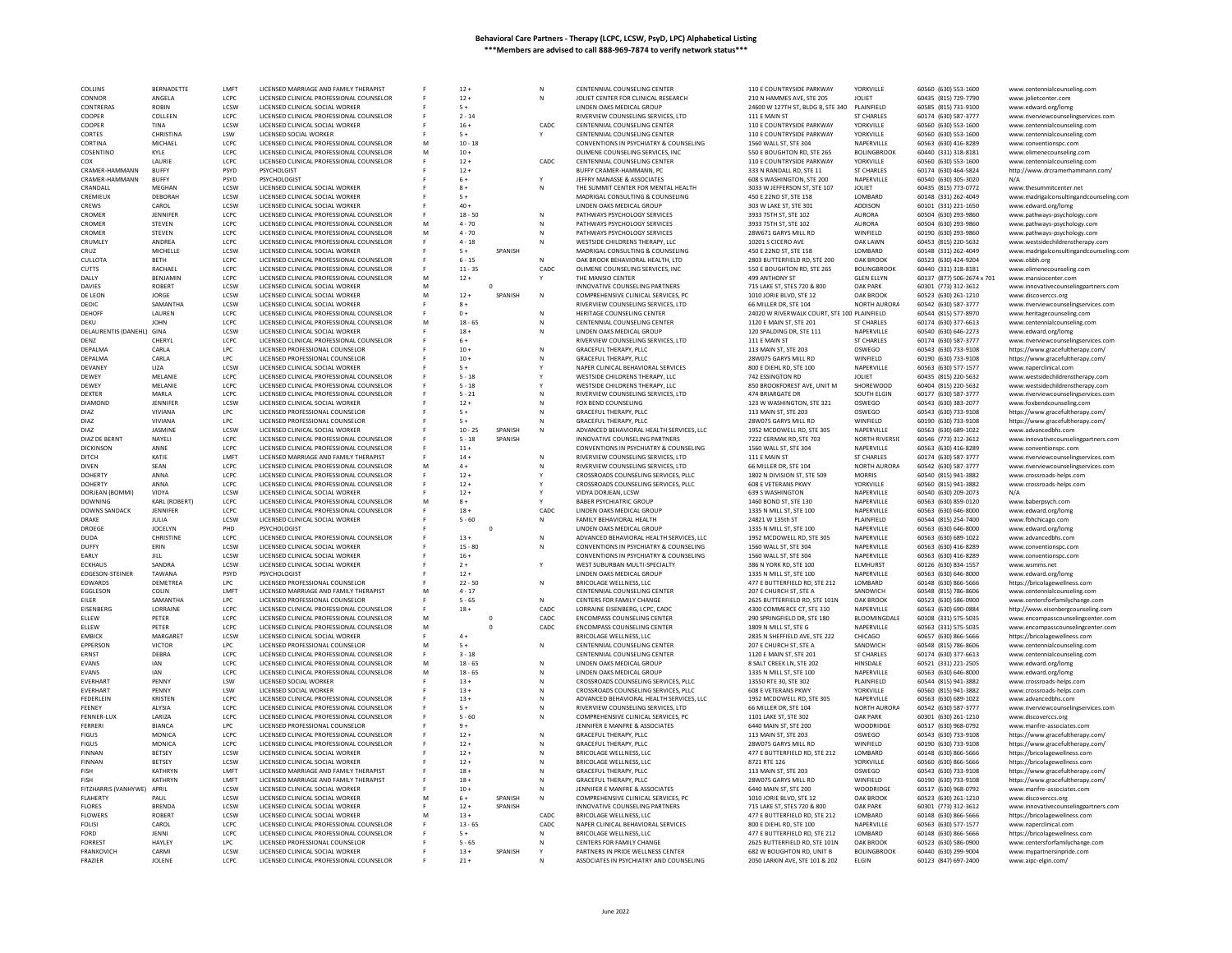| FREEMAN (AGRUSS)         | SUSAN                   | LCSW                | LICENSED CLINICAL SOCIAL WORKER                          |   | $10 +$          |                | CADC  | AGRUSS CENTER FOR HEALTH AND WELLNESS, LLC                                              | 137 N OAK PARK AVE, STE 404                                | <b>OAK PARK</b>             | 60301 (630) 686-2019                         | N/A                                                               |
|--------------------------|-------------------------|---------------------|----------------------------------------------------------|---|-----------------|----------------|-------|-----------------------------------------------------------------------------------------|------------------------------------------------------------|-----------------------------|----------------------------------------------|-------------------------------------------------------------------|
| <b>FREEMAN (AGRUSS)</b>  | SUSAN                   | LCSW                | LICENSED CLINICAL SOCIAL WORKER                          |   | $10 +$          |                | CADC  | AGRUSS CENTER FOR HEALTH AND WELLNESS. LLC                                              | 1400 RENAISSANCE DR. STE 305                               | <b>PARK RIDGE</b>           | 60068 (630) 686-2019                         | N/A                                                               |
| FROEMEL                  | JENNIFER                | LCPC.               | LICENSED CLINICAL PROFESSIONAL COUNSELOR                 |   | $3+$            | SPANISH        |       | INNOVATIVE COUNSELING PARTNERS                                                          | 15 SPINNING WHEEL RD, STE 406                              | HINSDALE                    | 60521 (773) 312-3612                         | www.innovativecounselingpartners.com                              |
| <b>FROEMEL</b>           | JENNIFER                | LCPC                | LICENSED CLINICAL PROFESSIONAL COUNSELOR                 |   | $3+$            | SPANISH        |       | INNOVATIVE COUNSELING PARTNERS                                                          | 715 LAKE ST, STES 720 & 800                                | <b>OAK PARK</b>             | 60301 (773) 312-3612                         | www.innovativecounselingpartners.com                              |
| GARY                     | REBECCA                 | LCSW                | LICENSED CLINICAL SOCIAL WORKER                          |   | $14 +$          |                |       | LINDEN OAKS MEDICAL GROUP                                                               | 76 W COUNTRYSIDE PKWY                                      | YORKVILLE                   | 60560 (630) 646-6396                         | www.edward.org/lomg                                               |
| <b>GEDVILAS</b>          | <b>TYLER</b>            | LCPC                | LICENSED CLINICAL PROFESSIONAL COUNSELOR                 | M | $5+$            |                |       | PATHWAYS PSYCHOLOGY SERVICES                                                            | 3933 75TH ST, STE 102                                      | <b>AURORA</b>               | 60504 (630) 293-9860                         | www.pathways-psychology.com                                       |
|                          | <b>TYLER</b>            | LCPC                | LICENSED CLINICAL PROFESSIONAL COUNSELOR                 | M | $5+$            |                | N     | PATHWAYS PSYCHOLOGY SERVICES                                                            | 28W671 GARYS MILL RD                                       | WINFIELD                    |                                              |                                                                   |
| <b>GEDVILAS</b>          |                         |                     |                                                          |   |                 |                |       |                                                                                         |                                                            |                             | 60190 (630) 293-9860                         | www.pathways-psychology.com                                       |
| GELTZ                    | JENNIFER                | LCSW<br>LCSW        | LICENSED CLINICAL SOCIAL WORKER                          | M | $18 - 64$       |                |       | CENTENNIAL COUNSELING CENTER                                                            | 207 E CHURCH ST, STE A                                     | SANDWICH                    | 60548 (815) 786-8606                         | www.centennialcounseling.com                                      |
| GERACI                   | MICHAEL                 |                     | LICENSED CLINICAL SOCIAL WORKER                          |   | $16 - 65$       |                |       | LINDEN OAKS MEDICAL GROUP                                                               | 1335 N MILL ST, STE 100                                    | NAPERVILLE                  | 60563 (630) 646-8000                         | www.edward.org/lomg                                               |
| <b>GERARDOT</b>          | MEREDITH                | LCSW                | LICENSED CLINICAL SOCIAL WORKER                          |   | $5+$            |                | CADC  | GRACEFUL THERAPY, PLLC                                                                  | 113 MAIN ST, STE 203                                       | OSWEGO                      | 60543 (630) 733-9108                         | https://www.gracefultherapy.com/                                  |
| <b>GERARDOT</b>          | MEREDITH                | LCSW                | LICENSED CLINICAL SOCIAL WORKER                          |   | $5+$            |                | CADC  | <b>GRACEFUL THERAPY, PLLC</b>                                                           | 28W075 GARYS MILL RD                                       | WINFIELD                    | 60190 (630) 733-9108                         | https://www.gracefultherapy.com/                                  |
| GERSON                   | RACHEL                  | LCPC                | LICENSED CLINICAL PROFESSIONAL COUNSELOR                 |   | $16 -$          |                | N     | BRICOLAGE WELLNESS, LLC                                                                 | 2835 N SHEFFIELD AVE, STE 222                              | CHICAGO                     | 60657 (630) 866-5666                         | https://bricolagewellness.com                                     |
| GERVACIO                 | ANGELA                  | LCPC                | LICENSED CLINICAL PROFESSIONAL COUNSELOR                 |   | $10 +$          | <b>ITALIAN</b> |       | ASSOCIATES IN PROFESSIONAL COUNSELING                                                   | 1804 N NAPER BLVD, STE 370                                 | NAPERVILLE                  | 60563 (888) 545-5707                         | http://counselingandcoaching-apc.com/                             |
| <b>GERVACIO</b>          | ANGELA                  | LCPC                | LICENSED CLINICAL PROFESSIONAL COUNSELOR                 |   | $10 +$          | <b>ITALIAN</b> |       | ASSOCIATES IN PROFESSIONAL COUNSELING                                                   | 24402 W LOCKPORT ST. STE 218                               | PLAINFIELD                  | 60544 (888) 545-5707                         | http://counselingandcoaching-apc.com/                             |
| GIACOMUZZI               | MARIO                   | PSYD                | PSYCHOLOGIST                                             |   | $8+$            |                |       | MARIO GIACOMUZZI, PSYD                                                                  | 121 FAIRFIELD WAY, STE 102                                 | BLOOMINGDALE                | 60108 (847) 334-1476                         | www.drmariog.com                                                  |
| <b>GIBBONS</b>           | HFIDI                   | LCPC                | LICENSED CLINICAL PROFESSIONAL COUNSELOR                 |   | $6+$            |                |       | <b>ENCOMPASS COUNSELING CENTER</b>                                                      | 290 SPRINGFIELD DR. STE 180                                | <b>BLOOMINGDALE</b>         | 60108 (331) 575-5035                         | www.encompasscounselingcenter.com                                 |
| <b>GIBSON</b>            | SARA                    | LCPC                | LICENSED CLINICAL PROFESSIONAL COUNSELOR                 |   | $10 +$          |                |       | ASSOCIATES IN PROFESSIONAL COUNSELING                                                   | 1804 N NAPER BLVD, STE 370                                 | NAPERVILLE                  | 60563 (888) 545-5707                         | http://counselingandcoaching-apc.com,                             |
| <b>GIBSON</b>            | SARA                    | LCPC                | LICENSED CLINICAL PROFESSIONAL COUNSELOR                 |   | $10 +$          |                |       | ASSOCIATES IN PROFESSIONAL COUNSELING                                                   | 115 S 2ND ST                                               | ST. CHARLES                 | 60174 (888) 545-5707                         | http://counselingandcoaching-apc.com/                             |
| <b>GILLETTE</b>          | AMY                     | LCPC                | LICENSED CLINICAL PROFESSIONAL COUNSELOR                 |   | $12 +$          |                | N     | FOX BEND COUNSELING                                                                     | 123 W WASHINGTON, STE 321                                  | OSWEGO                      | 60543 (630) 383-2077                         | www.foxbendcounseling.com                                         |
| GIRALDO                  | DARLEY                  | LCPC                | LICENSED CLINICAL PROFESSIONAL COUNSELOR                 | M | $6+$            |                |       | RIVERVIEW COUNSELING SERVICES, LTD                                                      | 474 BRIARGATE DR                                           | SOUTH ELGIN                 | 60177 (630) 587-3777                         | www.riverviewcounselingservices.com                               |
| GOEDJEN                  | SARAH                   | LCPC                | LICENSED CLINICAL PROFESSIONAL COUNSELOR                 |   | $3 - 50$        |                | N     | RIVERVIEW COUNSELING SERVICES, LTD                                                      | 111 E MAIN ST                                              | <b>ST CHARLES</b>           | 60174 (630) 587-3777                         | www.riverviewcounselingservices.com                               |
| GOLDENBERG               | ZENA                    | LCSW                | LICENSED CLINICAL SOCIAL WORKER                          |   | $14 +$          |                |       | LINDEN OAKS MEDICAL GROUP                                                               | 24600 W 127TH ST, STE B-100                                | PLAINFIELD                  | 60585 (815) 731-9000                         | www.edward.org/lomg                                               |
|                          |                         |                     |                                                          |   |                 |                | N     |                                                                                         |                                                            |                             |                                              |                                                                   |
| <b>GONZALEZ RIVERA</b>   | MARALIZ                 | LCSW                | LICENSED CLINICAL SOCIAL WORKER                          |   | $4 - 38$        | SPANISH        |       | OLIMENE COUNSELING SERVICES. INC                                                        | 550 E BOUGHTON RD. STE 265                                 | <b>BOLINGBROOK</b>          | 60440 (331) 318-8181                         | www.olimenecounseling.con                                         |
| GOREE                    | DABRENE                 | LCSW                | LICENSED CLINICAL SOCIAL WORKER                          |   | $0 - 18$        |                |       | WESTSIDE CHILDRENS THERAPY, LLC                                                         | 21000 S FRANKFORT SQUARE RD                                | FRANKFORT                   | 60423 (815) 220-5658                         | www.westsidechildrenstherapy.com                                  |
| GOREE                    | DABRENE                 | LCSW                | LICENSED CLINICAL SOCIAL WORKER                          |   | $0 - 18$        |                |       | WESTSIDE CHILDRENS THERAPY, LLC                                                         | 2320 E LINCOLN HWY                                         | NEW LENOX                   | 60451 (815) 220-5658                         | www.westsidechildrenstherapy.com                                  |
| <b>GORZKOWSKI</b>        | MARK                    | LCPC                | LICENSED CLINICAL PROFESSIONAL COUNSELOR                 |   | $16 - 60$       |                |       | MARK GORZKOWSKI, LCPC (BROOKSIDE CLINICAL SERVICES)                                     | 100 TOWER DR, STE 236                                      | <b>BURR RIDGE</b>           | 60527 (630) 923-5558                         | www.brooksideclinical.com                                         |
| GRANT                    | KIM                     | PHD                 | PSYCHOLOGIST                                             |   | $13 - 85$       |                |       | CENTERS FOR FAMILY CHANGE                                                               | 2625 BUTTERFIELD RD, STE 101N                              | OAK BROOK                   | 60523 (630) 586-0900                         | www.centersforfamilychange.com                                    |
| GRASSO                   | HALEY                   | LCSW                | LICENSED CLINICAL SOCIAL WORKER                          |   | $11 +$          |                |       | OLIMENE COUNSELING SERVICES, INC                                                        | 550 E BOUGHTON RD, STE 265                                 | <b>BOLINGBROOK</b>          | 60440 (331) 318-8181                         | www.olimenecounseling.cor                                         |
| GRAY                     | LISA                    | LCSW                | LICENSED CLINICAL SOCIAL WORKER                          |   | $15 + 65$       |                |       | LISA GRAY, LCSW (SPALDING CLINICAL SERVICES)                                            | 1280 IROQUOIS AVE, STE 102                                 | NAPERVILLE                  | 60563 (630) 305-0464                         | www.spclinical.com                                                |
| <b>GRIGAS (VASQUEZ)</b>  | GINA                    | LCPC                | LICENSED CLINICAL PROFESSIONAL COUNSELOR                 |   | $5+$            |                | N     | PATHWAYS PSYCHOLOGY SERVICES                                                            | 3933 75TH ST, STE 102                                      | <b>AURORA</b>               | 60504 (630) 293-9860                         | www.pathways-psychology.com                                       |
| <b>GRIGAS (VASQUEZ)</b>  | GINA                    | LCPC                | LICENSED CLINICAL PROFESSIONAL COUNSELOR                 |   | $5+$            |                |       | PATHWAYS PSYCHOLOGY SERVICES                                                            | 28W671 GARYS MILL RD                                       | WINFIELD                    | 60190 (630) 293-9860                         | www.pathways-psychology.com                                       |
| GRINNELL-NOAK            | KATHARINI               | <b>PSYD</b>         | PSYCHOLOGIST                                             |   | $3 +$           |                |       | CENTERS FOR FAMILY CHANGE                                                               | 535 S WASHINGTON ST                                        | NAPERVILLE                  | 60540 (630) 586-0900                         | www.centersforfamilychange.com                                    |
| <b>GRINNELL-NOAK</b>     | KATHARINI               | PSYD                | PSYCHOLOGIST                                             |   | $3+$            |                |       | CENTERS FOR FAMILY CHANGE                                                               | 2625 BUTTERFIELD RD, STE 101N                              | OAK BROOK                   | 60523 (630) 586-0900                         | www.centersforfamilychange.com                                    |
| GUGLIELMO                | MICHAEL                 | PSYD                | PSYCHOLOGIST                                             | M | $18 +$          |                |       | CONVENTIONS IN PSYCHIATRY & COUNSELING                                                  | 1560 WALL ST, STE 304                                      | NAPERVILLE                  | 60563 (630) 416-8289                         | www.conventionspc.com                                             |
| <b>HAMP</b>              | <b>NANCY</b>            | LCPC                | LICENSED CLINICAL PROFESSIONAL COUNSELOR                 |   | $4 - 65$        |                |       | CENTERS FOR FAMILY CHANGE                                                               | 2625 BUTTERFIELD RD, STE 101N                              | OAK BROOK                   | 60523 (630) 586-0900                         | www.centersforfamilychange.com                                    |
| <b>HARMS</b>             | LEE                     | LCSW                | LICENSED CLINICAL SOCIAL WORKER                          |   | $11 +$          |                |       | ADVANCED BEHAVIORAL HEALTH SERVICES, LLC                                                | 1952 MCDOWELL RD, STE 305                                  | NAPERVILLE                  | 60563 (630) 689-1022                         | www.advancedbhs.com                                               |
| <b>HARRINGTON</b>        | LINDSEY                 | PSYD                | PSYCHOLOGIST                                             |   |                 | $\Omega$       |       | LINDEN OAKS MEDICAL GROUP                                                               |                                                            | NAPERVILLE                  | 60563 (630) 646-8000                         |                                                                   |
| HARTLEY                  | LITZI                   | LCPC                | LICENSED CLINICAL PROFESSIONAL COUNSELOR                 |   | $10 +$          | SPANISH        | N     | <b>BABER PSYCHIATRIC GROUP</b>                                                          | 1335 N MILL ST, STE 100<br>1460 BOND ST, STE 130           | NAPERVILLE                  | 60563 (630) 859-0120                         | www.edward.org/lomg                                               |
|                          |                         |                     |                                                          |   |                 |                |       |                                                                                         |                                                            |                             |                                              | www.baberpsych.com                                                |
| HARTZELL                 | <b>SHELBY</b>           | LCSW                | LICENSED CLINICAL SOCIAL WORKER                          |   | $5+$            |                | Ν     | RIVERVIEW COUNSELING SERVICES, LTD                                                      | 13 E WILSON ST                                             | BATAVIA                     | 60510 (630) 587-3777                         | www.riverviewcounselingservices.com                               |
| <b>HEDLUND NELSON</b>    | MELISSA                 | PHD                 | PSYCHOLOGIST                                             |   | $12 - 60$       |                |       | LINDEN OAKS MEDICAL GROUP                                                               | 24600 W 127TH ST, BLDG B, STE 340                          | PLAINFIELD                  | 60585 (815) 731-9100                         | www.edward.org/lomg                                               |
| <b>HEIL</b>              | KIM                     | LCPC                | LICENSED CLINICAL PROFESSIONAL COUNSELOR                 |   | $12 +$          |                | N     | COMPREHENSIVE CLINICAL SERVICES, PC                                                     | 2340 S HIGHLAND AVE, STE 300                               | LOMBARD                     | 60148 (630) 261-1210                         | www.discoverccs.org                                               |
| HEIMAN                   | AMY                     | LCPC                | LICENSED CLINICAL PROFESSIONAL COUNSELOR                 |   | $3+$            |                |       | CENTENNIAL COUNSELING CENTER                                                            | 110 E COUNTRYSIDE PARKWAY                                  | YORKVILLE                   | 60560 (630) 553-1600                         | www.centennialcounseling.com                                      |
| HEITZMAN                 | SHAUN                   | LCPC                | LICENSED CLINICAL PROFESSIONAL COUNSELOR                 | M | $5 - 50$        |                |       | PATHWAYS PSYCHOLOGY SERVICES                                                            | 3933 75TH ST. STE 102                                      | <b>AURORA</b>               | 60504 (630) 293-9860                         | www.pathways-psychology.com                                       |
| HEITZMAN                 | SHAUN                   | LCPC                | LICENSED CLINICAL PROFESSIONAL COUNSELOR                 | M | $5 - 50$        |                |       | PATHWAYS PSYCHOLOGY SERVICES                                                            | 28W671 GARYS MILL RD                                       | WINFIELD                    | 60190 (630) 293-9860                         | www.pathways-psychology.com                                       |
| <b>HENDRICKSON</b>       | LESLIE                  | LCSW                | LICENSED CLINICAL SOCIAL WORKER                          |   |                 | $\Omega$       | CADC  | LINDEN OAKS MEDICAL GROUP                                                               | 3805 E MAIN STREET. STE M                                  | <b>ST CHARLES</b>           | 60174 (630) 646-5200                         | www.edward.org/lomg                                               |
| HENDRICKSON              | SCOTT                   | LCPC                | LICENSED CLINICAL PROFESSIONAL COUNSELOR                 | M | $8+$            |                | N     | HERITAGE COUNSELING CENTER                                                              | 24020 W RIVERWALK COURT, STE 100 PLAINFIELD                |                             | 60544 (815) 577-8970                         | www.heritagecounseling.com                                        |
|                          |                         |                     |                                                          |   |                 |                |       | RIVERVIEW COUNSELING SERVICES, LTD                                                      | 111 E MAIN ST                                              | <b>ST CHARLES</b>           | 60174 (630) 587-3777                         | www.riverviewcounselingservices.com                               |
| HENRY                    | MAUREEN                 | LCSW                | LICENSED CLINICAL SOCIAL WORKER                          |   | $6 - 14$        |                |       |                                                                                         |                                                            |                             |                                              |                                                                   |
| <b>HOFKSTRA</b>          | SHANNA                  | <b>LCSW</b>         | LICENSED CLINICAL SOCIAL WORKER                          |   | $3 +$           |                | N     | ADVANCED BEHAVIORAL HEALTH SERVICES, LLC                                                |                                                            | NAPERVILLE                  | 60563 (630) 689-1022                         | www.advancedbhs.com                                               |
|                          |                         |                     |                                                          |   |                 |                |       |                                                                                         | 1952 MCDOWELL RD, STE 305                                  |                             |                                              |                                                                   |
| HOLLI                    | TRUDE                   | LMFT                | LICENSED MARRIAGE AND FAMILY THERAPIST                   | M | $15 - 65$       |                |       | CENTENNIAL COUNSELING CENTER                                                            | 1120 E MAIN ST, STE 201                                    | <b>ST CHARLES</b>           | 60174 (630) 377-6613                         | www.centennialcounseling.com                                      |
| <b>HORLOCK</b>           | <b>BRENT</b>            | LCPC                | LICENSED CLINICAL PROFESSIONAL COUNSELOR                 |   | $5+$            |                |       | ASSOCIATES IN PSYCHIATRY AND COUNSELING                                                 | 2050 LARKIN AVE, STE 101 & 202                             | ELGIN                       | 60123 (847) 697-2400                         | www.aipc-elgin.com/                                               |
| <b>HORTON</b>            | JEN                     | LCPC                | LICENSED CLINICAL PROFESSIONAL COUNSELOR                 |   | $12 +$          |                |       | LINDEN OAKS MEDICAL GROUP                                                               | 3329 W 75TH ST, STE 200                                    | WOODRIDGE                   | 60517 (630) 964-9400                         | www.edward.org/lomg                                               |
| HOSIER                   | <b>MADISON</b>          | LCPC                | LICENSED CLINICAL PROFESSIONAL COUNSELOR                 |   | $18 +$          |                |       | BRICOLAGE WELLNESS, LLC                                                                 | 2835 N SHEFFIELD AVE, STE 222                              | CHICAGO                     | 60657 (630) 866-5666                         | https://bricolagewellness.com                                     |
| <b>HOSTETTER</b>         | ANN                     | LCSW                | LICENSED CLINICAL SOCIAL WORKER                          |   | $5+$            |                | N     | ANN HOSTETTER, LCSW (BROOKSIDE CLINICAL SERVICES)                                       | 100 TOWER DR. STE 236                                      | <b>BURR RIDGE</b>           | 60527 (630) 923-5558                         | www.brooksideclinical.com                                         |
| HOWARD (WALSH)           | NICOLE                  | LCSW                | LICENSED CLINICAL SOCIAL WORKER                          |   | $5 - 18$        |                |       | ADVANCED BEHAVIORAL HEALTH SERVICES, LLC                                                | 1952 MCDOWELL RD, STE 305                                  | NAPERVILLE                  | 60563 (630) 689-1022                         | www.advancedbhs.com                                               |
| <b>HUANG</b>             | HANOI                   | LPC.                | LICENSED PROFESSIONAL COUNSELOR                          | M | $13 - 65$       |                |       | <b>IINDEN OAKS MEDICAL GROUP</b>                                                        | 1335 N MILL ST, STE 100                                    | NAPERVILLE                  | 60563 (630) 646-8000                         | www.edward.org/lomg                                               |
| HUBBARD (GIACOMI)        | ALLISON                 | LCPC                | LICENSED CLINICAL PROFESSIONAL COUNSELOR                 |   | $18 -$          |                |       | JOLIET CENTER FOR CLINICAL RESEARCH                                                     | 210 N HAMMES AVE, STE 205                                  | JOLIET                      | 60435 (815) 729-7790                         | www.jolietcenter.com                                              |
| HUELKE-PFLEGER           | LINDA                   | LCPC                | LICENSED CLINICAL PROFESSIONAL COUNSELOR                 |   | $18 +$          |                |       | LINDEN OAKS MEDICAL GROUP                                                               | 1335 N MILL ST, STE 100                                    | NAPERVILLE                  | 60563 (630) 646-8000                         | www.edward.org/lomg                                               |
| HUELKE-PFLEGER           | LINDA                   | LCPC                | LICENSED CLINICAL PROFESSIONAL COUNSELOR                 |   | $18 -$          |                |       | LINDEN OAKS MEDICAL GROUP                                                               | 3329 W 75TH ST, STE 200                                    | WOODRIDGE                   | 60517 (630) 964-9400                         | www.edward.org/lomg                                               |
| HULOCK                   | <b>MORGAN</b>           | LPC                 | LICENSED PROFESSIONAL COUNSELOR                          |   | $10 +$          |                | N     | PATHWAYS PSYCHOLOGY SERVICES                                                            | 3933 75TH ST. STE 102                                      | <b>AURORA</b>               | 60504 (630) 293-9860                         | www.pathways-psychology.com                                       |
| HULOCK                   | <b>MORGAN</b>           | LPC                 | LICENSED PROFESSIONAL COUNSELOR                          |   | $10 +$          |                |       | PATHWAYS PSYCHOLOGY SERVICES                                                            | 28W671 GARYS MILL RD                                       | WINFIELD                    | 60190 (630) 293-9860                         | www.pathways-psychology.com                                       |
| HUSSAIN                  | <b>NIDA</b>             | PSYD                | PSYCHOLOGIST                                             |   | $5+$            | URDU           |       | <b>GENERAL PSYCHIATRY SERVICES</b>                                                      | 3845 MCCOY DR. STE 109                                     | <b>AURORA</b>               | 60504 (630) 898-1031                         |                                                                   |
| <b>HUYSER</b>            | <b>KEVIN</b>            | LCPC                | LICENSED CLINICAL PROFESSIONAL COUNSELOR                 | M | $8+$            |                |       | ASSOCIATES IN PROFESSIONAL COUNSELING                                                   | 10217 LINCOLN HWY                                          | FRANKFORT                   | 60423 (888) 545-5707                         | http://counselingandcoaching-apc.com/                             |
| HUYSER                   | <b>KEVIN</b>            | LCPC                | LICENSED CLINICAL PROFESSIONAL COUNSELOR                 | M | $8+$            |                |       | ASSOCIATES IN PROFESSIONAL COUNSELING                                                   | 7804 COLLEGE DR. STE 2 NE                                  | PALOS HEIGHTS               | 60463 (888) 545-5707                         | http://counselingandcoaching-apc.com/                             |
| HUYSER                   | <b>KFVIN</b>            | LCPC                | LICENSED CLINICAL PROFESSIONAL COUNSELOR                 | M | $R +$           |                |       | ASSOCIATES IN PROFESSIONAL COUNSELING                                                   | 24402 W LOCKPORT ST. STE 218                               | PLAINFIELD                  | 60544 (888) 545-5707                         |                                                                   |
| <b>IBARRA</b>            | ANNE                    | LCSW                | LICENSED CLINICAL SOCIAL WORKER                          |   | $12 +$          |                |       | CROSSROADS COUNSELING SERVICES, PLLC                                                    | 1802 N DIVISION ST, STE 509                                | <b>MORRIS</b>               | 60540 (815) 941-3882                         | http://counselingandcoaching-apc.com/<br>www.crossroads-helps.com |
| <b>IBARRA</b>            | ANNE                    | LCSW                | LICENSED CLINICAL SOCIAL WORKER                          |   | $12 +$          |                |       | CROSSROADS COUNSELING SERVICES, PLLC                                                    | 13550 RTE 30, STE 302                                      | PLAINFIELD                  | 60544 (815) 941-3882                         | www.crossroads-helps.com                                          |
|                          |                         |                     |                                                          |   |                 |                |       |                                                                                         |                                                            |                             |                                              |                                                                   |
| <b>IBARRA</b>            | ANNE                    | LCSW                | LICENSED CLINICAL SOCIAL WORKER                          |   | $12 +$          |                |       | CROSSROADS COUNSELING SERVICES, PLLC                                                    | <b>608 E VETERANS PKWY</b>                                 | YORKVILLE                   | 60560 (815) 941-3882                         | www.crossroads-helps.com                                          |
| IMTIA7                   | SAHFR                   | LCSW                | LICENSED CLINICAL SOCIAL WORKER                          |   | $18 -$          |                |       | LINDEN OAKS MEDICAL GROUP                                                               | 3805 E MAIN STREET, STE M                                  | ST CHARLES                  | 60174 (630) 646-5200                         | www.edward.org/lomg                                               |
| <b>IACKSON</b>           | KELLYN                  | LPC.                | LICENSED PROFESSIONAL COUNSELOP                          |   | $18 -$          |                | N     | BRICOLAGE WELLNESS, LLC                                                                 | 2835 N SHEFFIELD AVE, STE 222                              | CHICAGO                     | 60657 (630) 866-5666                         | https://bricolagewellness.com                                     |
| <b>JARAMILLO</b>         | <b>BEATRIZ</b>          | LCSW                | LICENSED CLINICAL SOCIAL WORKER                          |   | $18 +$          | SPANISH        | N     | GRACEFUL THERAPY, PLLC                                                                  | 113 MAIN ST, STE 203                                       | OSWEGO                      | 60543 (630) 733-9108                         | https://www.gracefultherapy.com/                                  |
| <b>JARAMILLO</b>         | <b>BEATRIZ</b>          | <b>ICSW</b>         | LICENSED CLINICAL SOCIAL WORKER                          |   | $18 +$          | SPANISH        | N     | GRACEFUL THERAPY, PLLC                                                                  | 28W075 GARYS MILL RD                                       | WINFIELD                    | 60190 (630) 733-9108                         | https://www.gracefultherapy.com/                                  |
| <b>IASTER</b>            | <b>REBECCA</b>          | LCSW                | LICENSED CLINICAL SOCIAL WORKER                          |   | $12 +$          |                |       | LINDEN OAKS MEDICAL GROUP                                                               | 1335 N MILL ST, STE 100                                    | NAPERVILLE                  | 60563 (630) 646-8000                         | www.edward.org/lomg                                               |
| <b>JOACHIM</b>           | ANDRE                   | LCPC                | LICENSED CLINICAL PROFESSIONAL COUNSELOR                 | M | $16 +$          |                | N     | GRACEFUL THERAPY, PLLC                                                                  | 113 MAIN ST, STE 203                                       | <b>OSWEGO</b>               | 60543 (630) 733-9108                         | https://www.gracefultherapy.com/                                  |
| <b>JOACHIM</b>           | ANDRE                   | LCPC                | LICENSED CLINICAL PROFESSIONAL COUNSELOR                 | M | $16 +$          |                |       | <b>GRACEFUL THERAPY, PLLC</b>                                                           | 28W075 GARYS MILL RD                                       | WINFIELD                    | 60190 (630) 733-9108                         | https://www.gracefultherapy.com/                                  |
| <b>JOHNSEN</b>           | ALLISON                 | LCPC                | LICENSED CLINICAL PROFESSIONAL COUNSELOR                 |   | $18 +$          |                |       | ASSOCIATES IN PROFESSIONAL COUNSELING                                                   | 1804 N NAPER BLVD, STE 370                                 | NAPERVILLE                  | 60563 (888) 545-5707                         | http://counselingandcoaching-apc.com/                             |
| <b>JOHNSON</b>           | <b>JACOB</b>            | LMFT                | LICENSED MARRIAGE AND FAMILY THERAPIST                   | M | $18 +$          |                |       | CENTENNIAL COUNSELING CENTER                                                            | 1120 E MAIN ST, STE 201                                    | ST CHARLES                  | 60174 (630) 377-6613                         | www.centennialcounseling.com                                      |
| <b>JOHNSON</b>           | MONIQUE                 | LCPC                | LICENSED CLINICAL PROFESSIONAL COUNSELOR                 |   | $5 - 39$        |                |       | ADVANCED BEHAVIORAL HEALTH SERVICES, LLC                                                | 1952 MCDOWELL RD, STE 305                                  | NAPERVILLE                  | 60563 (630) 689-1022                         | www.advancedbhs.con                                               |
| <b>JOHNSTON</b>          | DEANN                   | LCSW                | LICENSED CLINICAL SOCIAL WORKER                          |   | $3+$            |                |       | RIVERVIEW COUNSELING SERVICES, LTD                                                      | 111 E MAIN ST                                              | <b>ST CHARLES</b>           | 60174 (630) 587-3777                         | www.riverviewcounselingservices.com                               |
| <b>JOHNSTONE</b>         | CARIE                   | LCSW                | LICENSED CLINICAL SOCIAL WORKER                          |   | $6+$            |                |       | MADRIGAL CONSULTING & COUNSELING                                                        | 450 E 22ND ST, STE 158                                     | LOMBARD                     | 60148 (630) 491-6994                         | www.madrigalconsultingandcounseling.com                           |
| <b>JONES</b>             | MEGAN                   | LCSW                | LICENSED CLINICAL SOCIAL WORKER                          |   | $12 +$          |                |       | INNOVATIVE COUNSELING PARTNERS                                                          | 715 LAKE ST. STES 720 & 800                                | <b>OAK PARK</b>             | 60301 (773) 312-3612                         | www.innovativecounselingpartners.com                              |
| JONES                    | <b>MEGAN</b>            | LCSW                | LICENSED CLINICAL SOCIAL WORKER                          |   | $12 +$          |                |       | INNOVATIVE COUNSELING PARTNERS                                                          | 15 SPINNING WHEEL RD, STE 406                              | HINSDALE                    | 60521 (773) 312-3612                         | www.innovativecounselingpartners.com                              |
| KANE                     | <b>JACK</b>             | LCSW                | LICENSED CLINICAL SOCIAL WORKER                          |   | $16 - 65$       |                |       | LINDEN OAKS MEDICAL GROUP                                                               | 9697 W 191ST ST, STE 100                                   | MOKENA                      | 60448 (630) 646-6540                         |                                                                   |
| KARALIS                  | MARY                    | LCPC                |                                                          |   | $14 +$          |                | N     |                                                                                         |                                                            | <b>MORRIS</b>               |                                              | www.edward.org/lomg                                               |
|                          |                         |                     | LICENSED CLINICAL PROFESSIONAL COUNSELOR                 |   |                 |                |       | CROSSROADS COUNSELING SERVICES, PLLC                                                    | 1802 N DIVISION ST, STE 509                                |                             | 60540 (815) 941-3882                         | www.crossroads-helps.com                                          |
| <b>KARI INSKI</b>        | REBECCA                 | LPC.                | LICENSED PROFESSIONAL COUNSELOP                          |   | $5 - 65$        |                |       | LINDEN OAKS MEDICAL GROUP                                                               | 3329 W 75TH ST, STE 200                                    | WOODRIDGE                   | 60517 (630) 964-9400                         | www.edward.org/lomg                                               |
| KASEM                    | CECILIA                 | LCPC                | LICENSED CLINICAL PROFESSIONAL COUNSELOR                 |   | $18 +$          | <b>SPANISH</b> |       | LINDEN OAKS MEDICAL GROUP                                                               | 9697 W 191ST ST, STE 100                                   | MOKENA                      | 60448 (630) 646-6540                         | www.edward.org/lomg                                               |
| KATH-LANTERMAN<br>KFFGAN | SANDRA<br><b>IOSEPH</b> | LCPC<br><b>PSYD</b> | LICENSED CLINICAL PROFESSIONAL COUNSELOR<br>PSYCHOLOGIST |   | $13+$<br>$13 +$ |                | CAADC | THE SUMMIT CENTER FOR MENTAL HEALTH<br>JOSEPH KEEGAN, PSYD (SPALDING CLINICAL SERVICES) | 3033 W JEFFERSON ST, STE 107<br>1280 IROQUOIS AVE, STE 102 | <b>JOLIET</b><br>NAPERVILLE | 60435 (815) 773-0772<br>60563 (630) 305-0464 | www.thesummitcenter.net<br>www.spclinical.com                     |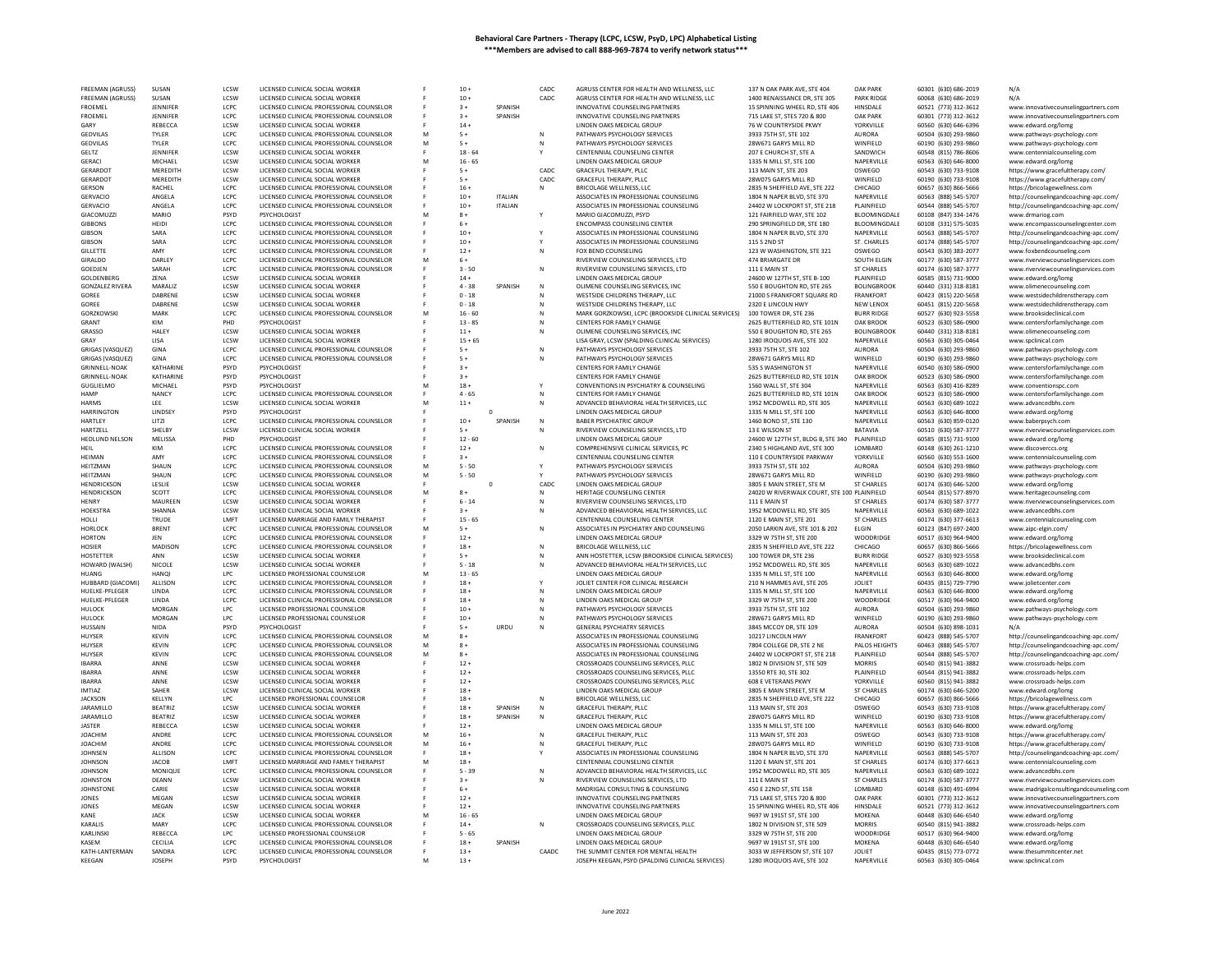| <b>KFNNFAVY</b>             | <b>IFNNIFFF</b>         | <b>LCSW</b>  | LICENSED CLINICAL SOCIAL WORKER                                             |   | $18 -$           |             |                | LINDEN OAKS MEDICAL GROUP                                                                           | 1335 N MILL ST, STE 100                                | NAPERVILLE           | 60563 (630) 646-8000                         | www.edward.org/lomg                                                            |
|-----------------------------|-------------------------|--------------|-----------------------------------------------------------------------------|---|------------------|-------------|----------------|-----------------------------------------------------------------------------------------------------|--------------------------------------------------------|----------------------|----------------------------------------------|--------------------------------------------------------------------------------|
| KENNEDY                     | MEGHAN                  | PSYD         | PSYCHOLOGIST                                                                |   | $18 +$           |             |                | LINDEN OAKS MEDICAL GROUP                                                                           | 120 SPALDING DR, STE 308                               | NAPERVILLE           | 60540 (630) 527-7730                         | www.edward.org/lomg                                                            |
| KEPPELER                    | DENNIS                  | LCSW         | LICENSED CLINICAL SOCIAL WORKER                                             |   | $10 +$           |             | N              | COMPREHENSIVE CLINICAL SERVICES, PC                                                                 | 2340 S HIGHLAND AVE, STE 300                           | LOMBARD              | 60148 (630) 261-1210                         | www.discoverccs.org                                                            |
| KEPPELER                    | DENNIS                  | LCSW         | LICENSED CLINICAL SOCIAL WORKER                                             | M | $10 +$           |             | N              | COMPREHENSIVE CLINICAL SERVICES. PC                                                                 | 1101 LAKE ST, STE 302                                  | <b>OAK PARK</b>      | 60301 (630) 261-1210                         | www.discoverccs.org                                                            |
| KERSKER                     | REBECCA                 | LPC          | LICENSED PROFESSIONAL COUNSELOP                                             |   | $12 +$           |             |                | CROSSROADS COUNSELING SERVICES, PLLC                                                                | 13550 RTE 30, STE 302                                  | PLAINFIELD           | 60544 (815) 941-3882                         | www.crossroads-helps.com                                                       |
| <b>KERSKER</b>              | REBECCA                 | LPC          | LICENSED PROFESSIONAL COUNSELOR                                             |   | $12 +$           |             | Y              | CROSSROADS COUNSELING SERVICES, PLLC                                                                | <b>608 E VETERANS PKWY</b>                             | YORKVILLE            | 60560 (815) 941-3882                         | www.crossroads-helps.com                                                       |
| KESTEL                      | JEANNE                  | PSYD         | <b>PSYCHOLOGIST</b>                                                         |   | $12 +$           |             | N              | PATHWAYS PSYCHOLOGY SERVICES                                                                        | 3933 75TH ST, STE 102                                  | AURORA               | 60504 (630) 293-9860                         | www.pathways-psychology.com                                                    |
| KESTEL                      | JEANNE                  | PSYD         | PSYCHOLOGIST                                                                |   | $12 +$           |             | N              | PATHWAYS PSYCHOLOGY SERVICES                                                                        | 28W671 GARYS MILL RD                                   | WINFIELD             | 60190 (630) 293-9860                         | www.pathways-psychology.com                                                    |
| KIM                         | CHRISTINE               | LCPC         | LICENSED CLINICAL PROFESSIONAL COUNSELOR                                    |   | $18 +$           |             | CADC.          | CHRISTINE KIM, LCPC, CADC (HEART OF YOGA THERAPY)                                                   | 10 E 22ND ST, STE 217                                  | LOMBARD              | 60148 (630) 247-0405                         | N/A                                                                            |
| KING                        | JILLIAN                 | LCPC         | LICENSED CLINICAL PROFESSIONAL COUNSELOR                                    |   | $16 - 60$        |             | CADC           | NAPER CLINICAL BEHAVIORAL SERVICES                                                                  | 800 E DIEHL RD, STE 100                                | NAPERVILLE           | 60563 (630) 577-1577                         | www.naperclinical.com                                                          |
| <b>KI FMM</b>               | <b>HFATHFF</b>          | LCPC         | LICENSED CLINICAL PROFESSIONAL COUNSELOR                                    |   | $6 - 50$         |             | N              | RIVERVIEW COUNSELING SERVICES, LTD                                                                  | 822 W BARTI FTT RD                                     | BARTLETT             | 60103 (630) 587-3777                         | www.riverviewcounselingservices.com                                            |
| KNOR                        | DEVIN                   | LCPC         | LICENSED CLINICAL PROFESSIONAL COUNSELOR                                    |   | $5+$             |             |                | JENNIFER E MANFRE & ASSOCIATES                                                                      | 6440 MAIN ST, STE 200                                  | WOODRIDGE            | 60517 (630) 968-0792                         | www.manfre-associates.com                                                      |
| KNOX                        | <b>JOAN</b>             | LCPC         | LICENSED CLINICAL PROFESSIONAL COUNSELOR                                    |   | $10 +$           |             |                | CROSSROADS COUNSELING SERVICES, PLLC                                                                | 13550 RTE 30, STE 302                                  | PLAINFIELD           | 60544 (815) 941-3882                         | www.crossroads-helps.com                                                       |
| KOCH                        | EMILY                   | <b>LCSW</b>  | LICENSED CLINICAL SOCIAL WORKER                                             |   | $5 - 50$         |             | Ν              | PATHWAYS PSYCHOLOGY SERVICES                                                                        | 3933 75TH ST, STE 102                                  | AURORA               | 60504 (630) 293-9860                         | www.pathways-psychology.com                                                    |
| KOCH                        | EMILY                   | LCSW         | LICENSED CLINICAL SOCIAL WORKER                                             |   | $5 - 50$         |             | N              | PATHWAYS PSYCHOLOGY SERVICES                                                                        | 28W671 GARYS MILL RD                                   | WINFIELD             | 60190 (630) 293-9860                         | www.pathways-psychology.com                                                    |
| KOCHEN                      | HEATHER                 | LCPC         | LICENSED CLINICAL PROFESSIONAL COUNSELOR                                    |   | $3+$             |             | N              | RIVERVIEW COUNSELING SERVICES, LTD                                                                  | 13 E WILSON ST                                         | <b>BATAVIA</b>       | 60510 (630) 587-3777                         | www.riverviewcounselingservices.com                                            |
| KOENIG<br>KOKALI            | ELIZABETH               | LSW<br>LCPC  | LICENSED CLINICAL PROFESSIONAL COUNSELOR                                    |   | $10 - 75$        |             | ${\sf N}$<br>N | CENTENNIAL COUNSELING CENTER<br>FOX BEND COUNSELING                                                 | 110 E COUNTRYSIDE PARKWAY<br>123 W WASHINGTON, STE 321 | YORKVILLE<br>OSWEGO  | 60560 (630) 553-1600                         | www.centennialcounseling.com                                                   |
| KOLLEREE                    | ANTHONY<br>KATEY        | LCSW         | LICENSED CLINICAL SOCIAL WORKER                                             |   | $12 +$<br>$6+$   |             | N              | FOX BEND COUNSELING                                                                                 | 123 W WASHINGTON, STE 321                              | OSWEGO               | 60543 (630) 383-2077<br>60543 (630) 383-2077 | www.foxbendcounseling.com                                                      |
| KOLTIS                      | SHARON                  | LCPC         | LICENSED CLINICAL PROFESSIONAL COUNSELOR                                    |   | $3+$             |             |                | ASSOCIATES IN PROFESSIONAL COUNSELING                                                               | 1804 N NAPER BLVD, STE 370                             | NAPERVILLE           | 60563 (888) 545-5707                         | www.foxbendcounseling.com                                                      |
| KOLTIS                      | SHARON                  | LCPC         | LICENSED CLINICAL PROFESSIONAL COUNSELOR                                    |   | $3+$             |             |                | ASSOCIATES IN PROFESSIONAL COUNSELING                                                               | 7804 COLLEGE DR, STE 2 NE                              | PALOS HEIGHTS        | 60463 (888) 545-5707                         | http://counselingandcoaching-apc.com/<br>http://counselingandcoaching-apc.com/ |
| KOLTIS                      | SHARON                  | LCPC         | LICENSED CLINICAL PROFESSIONAL COUNSELOR                                    |   | $3+$             |             |                | ASSOCIATES IN PROFESSIONAL COUNSELING                                                               | 24402 W LOCKPORT ST, STE 218                           | PLAINFIELD           | 60544 (888) 545-5707                         | http://counselingandcoaching-apc.com/                                          |
| KOMPARE                     | LUCAS                   | LPC.         | LICENSED PROFESSIONAL COUNSELOR                                             | M | $18 +$           |             | N              | GRACEFUL THERAPY, PLLC                                                                              | 113 MAIN ST, STE 203                                   | OSWEGO               | 60543 (630) 733-9108                         |                                                                                |
| KOMPARE                     | LUCAS                   | LPC          | LICENSED PROFESSIONAL COUNSELO                                              |   | $18 +$           |             | N              | <b>GRACEFUL THERAPY, PLLC</b>                                                                       | 28W075 GARYS MILL RD                                   | WINFIELD             | 60190 (630) 733-9108                         | https://www.gracefultherapy.com/<br>https://www.gracefultherapy.com/           |
| <b>KONNY</b>                | <b>JOHN</b>             | LCSW         | LICENSED CLINICAL SOCIAL WORKER                                             |   | $10 +$           |             | Y              | <b>BABER PSYCHIATRIC GROUP</b>                                                                      | 1460 BOND ST, STE 130                                  | NAPERVILLE           | 60563 (630) 859-0120                         | www.baberpsych.com                                                             |
| KOSTIC                      | <b>MARINA</b>           | LCPC         | LICENSED CLINICAL PROFESSIONAL COUNSELOR                                    |   | $5+$             |             |                | QUANTUM COUNSELING, INC                                                                             | 6912 MAIN ST, STE 123                                  | <b>DOWNERS GROV</b>  | 60516 (630) 707-7217                         | www.quantumcounseling.net                                                      |
| KRUMLINDE                   | ASHLEY                  | LCPC         | LICENSED CLINICAL PROFESSIONAL COUNSELOR                                    |   | $7 - 25$         |             |                | CROSSROADS COUNSELING SERVICES, PLLC                                                                | 1802 N DIVISION ST, STE 509                            | <b>MORRIS</b>        | 60540 (815) 941-3882                         | www.crossroads-helps.com                                                       |
| KRYSTAL                     | LAURA                   | LCPC         | LICENSED CLINICAL PROFESSIONAL COUNSELOR                                    |   | $5+$             |             | N              | RIVERVIEW COUNSELING SERVICES, LTD                                                                  | 822 W BARTLETT RD                                      | <b>BARTLETT</b>      | 60103 (630) 587-3777                         | www.riverviewcounselingservices.com                                            |
| <b>KRZYSKO</b>              | DAVID                   | LCPC         | LICENSED CLINICAL PROFESSIONAL COUNSELOR                                    | M | $10 +$           |             |                | ASSOCIATES IN PROFESSIONAL COUNSELING                                                               | 111 N WABASH, STE 132                                  | CHICAGO              | 60602 (888) 545-5707                         | http://counselingandcoaching-apc.com/                                          |
| KUZIEL                      | <b>IOHN</b>             | LCPC         | LICENSED CLINICAL PROFESSIONAL COUNSELOR                                    | M | $10+$            |             | Y              | HINSDALE PSYCHIATRY                                                                                 | 736 N YORK RD                                          | <b>HINSDALF</b>      | 60521 (630) 995-9905                         | www.hinsdalepsychiatry.com                                                     |
| LAASCH                      | CRAIG                   | PSYD         |                                                                             |   | $14 +$           |             | N              | CROSSROADS COUNSELING SERVICES. PLLC                                                                | 1802 N DIVISION ST. STE 509                            | <b>MORRIS</b>        | 60540 (815) 941-3882                         | www.crossroads-helps.com                                                       |
| LAASCH                      | CRAIG                   | PSYD         | PSYCHOLOGIST                                                                |   | $14 +$           |             | N              | CROSSROADS COUNSELING SERVICES, PLLC                                                                | 601 W NORRIS DR. STE B                                 | <b>OTTAWA</b>        | 61350 (815) 433-5101                         | www.crossroads-helps.com                                                       |
| LABEDZ (MARINELLI)          | ANGIE                   | LCSW         | LICENSED CLINICAL SOCIAL WORKER                                             |   | $16 +$           |             |                | LINDEN OAKS MEDICAL GROUP                                                                           | 172 SCHILLER ST                                        | <b>ELMHURST</b>      | 60126                                        | 0 www.edward.org/lomg                                                          |
| <b>LAGUNAS WILEY</b>        | <b>BRENDA</b>           | PHD          | PSYCHOLOGIST                                                                |   | $3 - 17$         | SPANISH     | N              | WESTSIDE CHILDRENS THERAPY, LLC                                                                     | 1749 S NAPERVILLE RD, STE 206                          | WHEATON              | 60189 (630) 793-8404                         | www.westsidechildrenstherapy.com                                               |
| I AKF                       | KAREN                   | LCSW         | LICENSED CLINICAL SOCIAL WORKER                                             |   | $18 +$           |             |                | ASSOCIATES IN PSYCHIATRY AND COUNSELING                                                             | 2050 LARKIN AVE, STE 101 & 202                         | ELGIN                | 60123 (847) 697-2400                         | www.aipc-elgin.com/                                                            |
| LAMORTE                     | AMANDA                  | LCSW         | LICENSED CLINICAL SOCIAL WORKER                                             |   | $5 - 25$         | SPANISH     |                | GRACEFUL THERAPY, PLLC                                                                              | 113 MAIN ST, STE 203                                   | OSWEGO               | 60543 (630) 733-9108                         | https://www.gracefultherapy.com/                                               |
| LAMORTE                     | AMANDA                  | <b>ICSW</b>  | LICENSED CLINICAL SOCIAL WORKER                                             |   | $5 - 25$         | SPANISH     | Y              | GRACEFUL THERAPY, PLLC                                                                              | 28W075 GARYS MILL RD                                   | WINFIFI <sub>D</sub> | 60190 (630) 733-9108                         | https://www.gracefultherapy.com/                                               |
| LANE                        | SHANNON                 | LCSW         | LICENSED CLINICAL SOCIAL WORKER                                             |   | $16 - 75$        |             | CADC           | PARTNERS IN PRIDE WELLNESS CENTER                                                                   | 682 W BOUGHTON RD, UNIT B                              | <b>BOLINGBROOK</b>   | 60440 (630) 299-9004                         | www.mypartnersinpride.co                                                       |
| LANGE                       | LINDY                   | LCPC         | LICENSED CLINICAL PROFESSIONAL COUNSELOR                                    |   | $5+$             |             |                | RIVERVIEW COUNSELING SERVICES, LTD                                                                  | 111 E MAIN ST                                          | <b>ST CHARLES</b>    | 60174 (630) 587-3777                         | www.riverviewcounselingservices.com                                            |
| LANTERMAN                   | STEPHEN                 | LCSW         | LICENSED CLINICAL SOCIAL WORKER                                             |   | $18 +$           |             | CADC           | THE SUMMIT CENTER FOR MENTAL HEALTH                                                                 | 3033 W JEFFERSON ST, STE 107                           | JOLIET               | 60435 (815) 773-0772                         | www.thesummitcenter.net                                                        |
| LARKIN                      | SHANNON                 | LCSW         | LICENSED CLINICAL SOCIAL WORKER                                             |   | $10 +$           |             | CADC           | PATHWAYS PSYCHOLOGY SERVICES                                                                        | 28W671 GARYS MILL RD                                   | WINFIELD             | 60190 (630) 293-9860                         | www.pathways-psychology.com                                                    |
| LAUER                       | MATTHEW                 | PSYD         | PSYCHOLOGIST                                                                | M | $18 - 70$        |             |                | MATTHEW LAUER, PSYD (PLAINFIELD COUNSELING CENTER)                                                  | 24012 W RENWICK RD, STE 204A                           | PLAINFIELD           | 60544 (815) 676-4688 x 10                    | https://plainfieldcounselingcenter.com/                                        |
| LAZAR                       | ELLEN                   | LCSW         | LICENSED CLINICAL SOCIAL WORKER                                             |   | $12 +$           | SPANISH     |                | MADRIGAL CONSULTING & COUNSELING                                                                    | 450 E 22ND ST, STE 158                                 | LOMBARD              | 60148 (331) 262-4049                         | www.madrigalconsultingandcounseling.com                                        |
| LEDDY                       | LAURA                   | LPC          | LICENSED PROFESSIONAL COUNSELOR                                             |   | $11 +$           | SPANISH     | N              | GRACEFUL THERAPY, PLLC                                                                              | 113 MAIN ST, STE 203                                   | OSWEGO               | 60543 (630) 733-9108                         | https://www.gracefultherapy.com/                                               |
| LEDDY                       | LAURA                   | LPC          | LICENSED PROFESSIONAL COUNSELOR                                             |   | $11\, +$         | SPANISH     | N              | GRACEFUL THERAPY, PLLC                                                                              | 28W075 GARYS MILL RD                                   | WINFIELD             | 60190 (630) 733-9108                         | https://www.gracefultherapy.com/                                               |
| LEE                         | DANIEL                  | PSYD         | PSYCHOLOGIST                                                                |   | $6+$             |             |                | CONVENTIONS IN PSYCHIATRY & COUNSELING                                                              | 1560 WALL ST, STE 304                                  | NAPERVILLE           | 60563 (630) 416-8289                         | www.conventionspc.com                                                          |
| LEHMAN                      | FRIN                    | LCSW         | LICENSED CLINICAL SOCIAL WORKER                                             |   | $3 - 50$         |             | N              | WESTSIDE CHILDRENS THERAPY, LLC                                                                     | 11914 S RTE 59                                         | PLAINFIELD           | 60585 (630) 381-0496                         | www.westsidechildrenstherapy.com                                               |
| LEIBMAN                     | KATIE                   | LCPC         | LICENSED CLINICAL PROFESSIONAL COUNSELOR                                    |   | $6+$             |             |                | CENTENNIAL COUNSELING CENTER                                                                        | 1120 E MAIN ST, STE 201                                | <b>ST CHARLES</b>    | 60174 (630) 377-6613                         | www.centennialcounseling.com                                                   |
| LEISER                      | LORRAINE                | LCPC         | LICENSED CLINICAL PROFESSIONAL COUNSELOR                                    |   | $3+$             | SPANISH     | CADC           | THE SUMMIT CENTER FOR MENTAL HEALTH                                                                 | 3033 W JEFFERSON ST. STE 107                           | JOLIET               | 60435 (815) 773-0772                         | www.thesummitcenter.net                                                        |
| LEISER                      | LORRAINE                | LCPC         | LICENSED CLINICAL PROFESSIONAL COUNSELOR                                    |   | $3+$             | SPANISH     | CADC           | THE SUMMIT CENTER FOR MENTAL HEALTH                                                                 | 1801 N MILL ST, STE                                    | NAPERVILLE           | 60563 (630) 778-6159                         | www.thesummitcenter.net                                                        |
| LEPRICH-GRAVES              | DAWN<br>DAWN            | LCPC         | LICENSED CLINICAL PROFESSIONAL COUNSELOR                                    |   | $17+$            |             |                | BRICOLAGE WELLNESS, LLC                                                                             | 2835 N SHEFFIELD AVE, STE 222                          | CHICAGO              | 60657 (630) 866-5666                         | https://bricolagewellness.com                                                  |
| LEPRICH-GRAVES              | DAWN                    | LCPC<br>LCPC | LICENSED CLINICAL PROFESSIONAL COUNSELOR<br>LICENSED CLINICAL SOCIAL WORKER |   | $17+$            |             |                | BRICOLAGE WELLNESS, LLC<br><b>BRICOLAGE WELLNESS, LLC</b>                                           | 477 E BUTTERFIELD RD, STE 212<br>8721 RTF 126          | LOMBARD<br>YORKVILLE | 60148 (630) 866-5666                         | https://bricolagewellness.con                                                  |
| LEPRICH-GRAVES<br>LEVASSEUF | KEITH                   | LCPC         |                                                                             | M | $17 +$<br>$5+$   |             |                |                                                                                                     |                                                        | NAPERVILLE           | 60560 (630) 866-5666                         | https://bricolagewellness.com                                                  |
| LEVINSKY                    | JILL                    | PSYD         | LICENSED CLINICAL PROFESSIONAL COUNSELOR                                    |   | $13 +$           |             |                | KEITH LEVASSEUR, LCPC (SPALDING CLINICAL SERVICES)<br>JILL LEVINSKY, PSYD PC (SHARP AND ASSOCIATES) | 1280 IROQUOIS AVE, STE 102<br>1434 E MAIN ST, STE B    | <b>ST CHARLES</b>    | 60563 (630) 305-0464<br>60174 (630) 777-6333 | www.spclinical.com<br>www.drmelissasharpandassociates.com                      |
| <b>LIACONE</b>              | <b>MICHAEL</b>          | LCPC         | LICENSED CLINICAL PROFESSIONAL COUNSELOR                                    | M | $16 +$           |             |                | CROSSROADS COUNSELING SERVICES. PLLC.                                                               | 13550 RTF 30, STF 302                                  | PLAINFIFLD           | 60544 (815) 941-3882                         | www.crossroads-helps.com                                                       |
| LICHT                       | JAN                     | LCPC         | LICENSED CLINICAL PROFESSIONAL COUNSELOR                                    |   | $18 +$           |             | CADC           | ASSOCIATES IN PROFESSIONAL COUNSELING                                                               | 1804 N NAPER BLVD, STE 370                             | NAPERVILLE           | 60563 (888) 545-5707                         | http://counselingandcoaching-apc.com/                                          |
| LICHT                       | JAN                     | LCPC         | LICENSED CLINICAL PROFESSIONAL COUNSELOR                                    |   | $18 +$           |             | CADC           | ASSOCIATES IN PROFESSIONAL COUNSELING                                                               | 24402 W LOCKPORT ST, STE 218                           | PLAINFIELD           | 60544 (888) 545-5707                         | http://counselingandcoaching-apc.com/                                          |
| LIEBERMANN                  | REBECCA                 | LCPC         | LICENSED CLINICAL PROFESSIONAL COUNSELOR                                    |   | $7+$             |             | CADC           | CROSSROADS COUNSELING SERVICES, PLLC                                                                | 1802 N DIVISION ST, STE 509                            | <b>MORRIS</b>        | 60540 (815) 941-3882                         | www.crossroads-helps.con                                                       |
| LILLY                       | STEPHANI                | LCPC         | LICENSED CLINICAL PROFESSIONAL COUNSELOR                                    |   | $3+$             |             | N              | COMPREHENSIVE CLINICAL SERVICES, PC                                                                 | 1010 JORIE BLVD, STE 12                                | OAK BROOK            | 60523 (630) 261-1210                         | www.discoverccs.org                                                            |
| LINDENMEYER                 | KAREN                   | LCPC         | LICENSED CLINICAL PROFESSIONAL COUNSELOR                                    |   | $13+$            |             |                | LINDEN OAKS MEDICAL GROUP                                                                           | 3329 W 75TH ST, STE 200                                | WOODRIDGE            | 60517 (630) 964-9400                         | www.edward.org/lomg                                                            |
| LLACSA                      | COLLEEN                 | LSW          | LICENSED SOCIAL WORKER                                                      |   | $13 +$           |             |                | <b>BRICOLAGE WELLNESS, LLC</b>                                                                      | 2835 N SHEFFIELD AVE, STE 222                          | CHICAGO              | 60657 (630) 866-5666                         | https://bricolagewellness.com                                                  |
| LLACSA                      | COLLEEN                 | LSW          | LICENSED SOCIAL WORKER                                                      |   | $13 +$           |             |                | BRICOLAGE WELLNESS, LLC                                                                             | 477 E BUTTERFIELD RD. STE 212                          | LOMBARD              | 60148 (630) 866-5666                         | https://bricolagewellness.com                                                  |
| LLACSA                      | COLLEEN                 | LSW          | LICENSED SOCIAL WORKER                                                      |   | $13 +$           |             |                | BRICOLAGE WELLNESS, LLC                                                                             | 8721 RTE 126                                           | YORKVILLE            | 60560 (630) 866-5666                         | https://bricolagewellness.com                                                  |
| LODA                        | STEPHANII               | LCSW         | LICENSED CLINICAL SOCIAL WORKER                                             |   | $16 +$           |             |                | JENNIFER E MANFRE & ASSOCIATES                                                                      | 17W662 BUTTERFIELD RD, STE 301                         | OAK BROOK TER        | 60181 (630) 968-0792                         | www.manfre-associates.com                                                      |
| <b>LONG</b>                 | CHERYL                  | <b>ICSW</b>  | LICENSED CLINICAL SOCIAL WORKER                                             |   | $11 +$           |             | N              | ADVOCATE MEDICAL GROUP                                                                              | 1341 WARREN AVE                                        | DOWNERS GROV         | 60515 (630) 719-5454                         | N/A                                                                            |
| LONG                        | <b>KRISTINA</b>         | LPC          | LICENSED PROFESSIONAL COUNSELOP                                             |   | $9+$             |             | N              | <b>GRACEFUL THERAPY, PLLC</b>                                                                       | 113 MAIN ST, STE 203                                   | OSWEGO               | 60543 (630) 733-9108                         | https://www.gracefultherapy.com/                                               |
| LONG                        | <b>KRISTINA</b>         | LPC          | LICENSED PROFESSIONAL COUNSELOR                                             |   | $9+$             |             | N              | GRACEFUL THERAPY, PLLC                                                                              | 28W075 GARYS MILL RD                                   | WINFIELD             | 60190 (630) 733-9108                         | https://www.gracefultherapy.com/                                               |
| LOVE-RICHARDSON             | JULIE                   | LCPC         | LICENSED CLINICAL PROFESSIONAL COUNSELOR                                    |   |                  | $\circ$     |                | INNOVATIVE COUNSELING PARTNERS                                                                      | 715 LAKE ST, STES 720 & 800                            | <b>OAK PARK</b>      | 60301 (773) 312-3612                         | www.innovativecounselingpartners.com                                           |
| LUDEMA                      | BEVERLEE                | PSYD         | PSYCHOLOGIST                                                                |   | $18 +$           | SPANISH     |                | CENTENNIAL COUNSELING CENTER                                                                        | 1120 E MAIN ST, STE 201                                | <b>ST CHARLES</b>    | 60174 (630) 377-6613                         | www.centennialcounseling.com                                                   |
| LUITEN                      | ANDREW                  | LPC          | LICENSED PROFESSIONAL COUNSELOR                                             | M | $18 +$           |             | Ν              | THE MANSIO CENTER                                                                                   | 499 ANTHONY ST                                         | <b>GLEN ELLYN</b>    | 60137 (877) 506-2674 x 701                   | www.mansiocenter.com                                                           |
| MACK                        | PATRICIA                | LMFT         | LICENSED MARRIAGE AND FAMILY THERAPIST                                      |   | $18 +$           |             | N              | PATRICIA MACK, LMFT                                                                                 | 2100 MANCHESTER RD. STE 400J                           | WHEATON              | 60187 (630) 880-8445                         |                                                                                |
| MADISON                     |                         |              |                                                                             |   | $20 - 75$        |             |                | JOLIET CENTER FOR CLINICAL RESEARCH                                                                 | 210 N HAMMES AVE, STE 205                              | <b>JOLIET</b>        | 60435 (815) 729-7790                         | www.iolietcenter.com                                                           |
| MADRIGAI                    | RICHARD                 | <b>ICSW</b>  | LICENSED CLINICAL SOCIAL WORKER                                             |   |                  |             |                |                                                                                                     |                                                        |                      |                                              |                                                                                |
|                             | CESAR                   | PHD          | PSYCHOLOGIST                                                                |   | $18 +$           | SPANISH     |                | MADRIGAL CONSULTING & COUNSELING                                                                    | 450 E 22ND ST, STE 158                                 | LOMBARD              | 60148 (331) 262-4049                         | www.madrigalconsultingandcounseling.com                                        |
| MAHAFFFY                    | <b>I AUREN</b>          | <b>ICSW</b>  | LICENSED CLINICAL SOCIAL WORKER                                             |   | $18 +$           |             |                | JOLIET CENTER FOR CLINICAL RESEARCH                                                                 | 210 N HAMMES AVE. STE 205                              | <b>IOLIFT</b>        | 60435 (815) 729-7790                         | www.jolietcenter.com                                                           |
| <b>MAHER</b>                | CHRISTINE               | LCPC         | LICENSED CLINICAL PROFESSIONAL COUNSELOR                                    |   | $4 - 17$         |             | N              | WESTSIDE CHILDRENS THERAPY, LLC                                                                     | 51 W SCHAUMBURG RD                                     | SCHAUMBURG           | 60194 (815) 220-5632                         | www.westsidechildrenstherapy.com                                               |
| MAKI                        | ASHLEY                  | LCSW         | LICENSED CLINICAL SOCIAL WORKER                                             |   | $11 +$           |             | CADC           | ADVANCED BEHAVIORAL HEALTH SERVICES, LLC                                                            | 1952 MCDOWELL RD, STE 305                              | NAPERVILLE           | 60563 (630) 689-1022                         | www.advancedbhs.com                                                            |
| MAI ARANAN                  | MADELINE                | LCPC         | LICENSED CLINICAL PROFESSIONAL COUNSELOR                                    |   | $5 - 50$         | TAGALOG     |                | CENTERS FOR FAMILY CHANGE                                                                           | 2625 BUTTERFIELD RD, STE 101N                          | OAK BROOK            | 60523 (630) 586-0900                         | www.centersforfamilychange.com                                                 |
| MALABANAN                   | MADELINE                | LCPC         | LICENSED CLINICAL PROFESSIONAL COUNSELOP                                    |   | $5 - 50$         | TAGALOG     | Y              | CENTERS FOR FAMILY CHANG                                                                            | 10735 S CICERO AVE, STE 203                            | <b>OAK LAWN</b>      | 60453 (630) 586-0900                         | www.centersforfamilychange.com                                                 |
| MALM                        | CHRISTINE               | LCPC         | LICENSED CLINICAL PROFESSIONAL COUNSELOR                                    |   | $12 +$           |             | N              | PATHWAYS PSYCHOLOGY SERVICES                                                                        | 28W671 GARYS MILL RD                                   | WINFIELD             | 60190 (630) 293-9860                         | www.pathways-psychology.com                                                    |
| MANASSE                     | JEFFRY                  | PSYD         | <b>PSYCHOLOGIST</b>                                                         |   |                  | $\mathbf 0$ |                | JEFFRY MANASSE & ASSOCIATES                                                                         | 608 S WASHINGTON, STE 200                              | NAPERVILLE           | 60540 (630) 305-0075                         |                                                                                |
| MANETTI                     | CARRIGAN                | PSYD         | <b>PSYCHOLOGIST</b>                                                         |   | $12 +$           |             |                | CARRIGAN MANETTI, PSYD (SPALDING CLINICAL SERVICES)                                                 | 1280 IROQUOIS AVE, STE 102                             | NAPERVILLE           | 60563 (630) 305-0464                         | www.spclinical.com                                                             |
| MANFRF                      | JENNIFER                | PSYD         | PSYCHOLOGIST                                                                |   | $5+$             |             | N              | JENNIFER E MANFRE & ASSOCIATES                                                                      | 6440 MAIN ST, STE 200                                  | WOODRIDGE            | 60517 (630) 968-0792                         | www.manfre-associates.com                                                      |
| MANLEY EICHLER              | SANDRA                  | LCSW         | LICENSED CLINICAL SOCIAL WORKER                                             |   | $16 +$           |             |                | LINDEN OAKS MEDICAL GROUP                                                                           | 2007 95TH ST, STE 105                                  | NAPERVILLE           | 60564 (630) 646-6956                         | www.edward.org/lomg                                                            |
| <b>MANTIS</b>               | <b>IFNNY</b>            | <b>ICSW</b>  | LICENSED CLINICAL SOCIAL WORKER                                             |   | $12 +$           |             |                | <b>ENCOMPASS COUNSELING CENTER</b>                                                                  | 290 SPRINGFIELD DR. STE 180                            | <b>BI OOMINGDALE</b> | 60108 (331) 575-5035                         | www.encompasscounselingcenter.com                                              |
| MARESKI<br>MARKELZ          | HOLLY<br><b>TIFFANY</b> | LCSW<br>LCSW | LICENSED CLINICAL SOCIAL WORKER<br>LICENSED CLINICAL SOCIAL WORKER          |   | $12 +$<br>$10 +$ |             | CADC<br>CADC   | MADRIGAL CONSULTING & COUNSELING<br>CENTENNIAL COUNSELING CENTER                                    | 450 E 22ND ST, STE 158<br>207 E CHURCH ST. STE A       | LOMBARD<br>SANDWICH  | 60148 (331) 262-4049<br>60548 (815) 786-8606 | www.madrigalconsultingandcounseling.com<br>www.centennialcounseling.com        |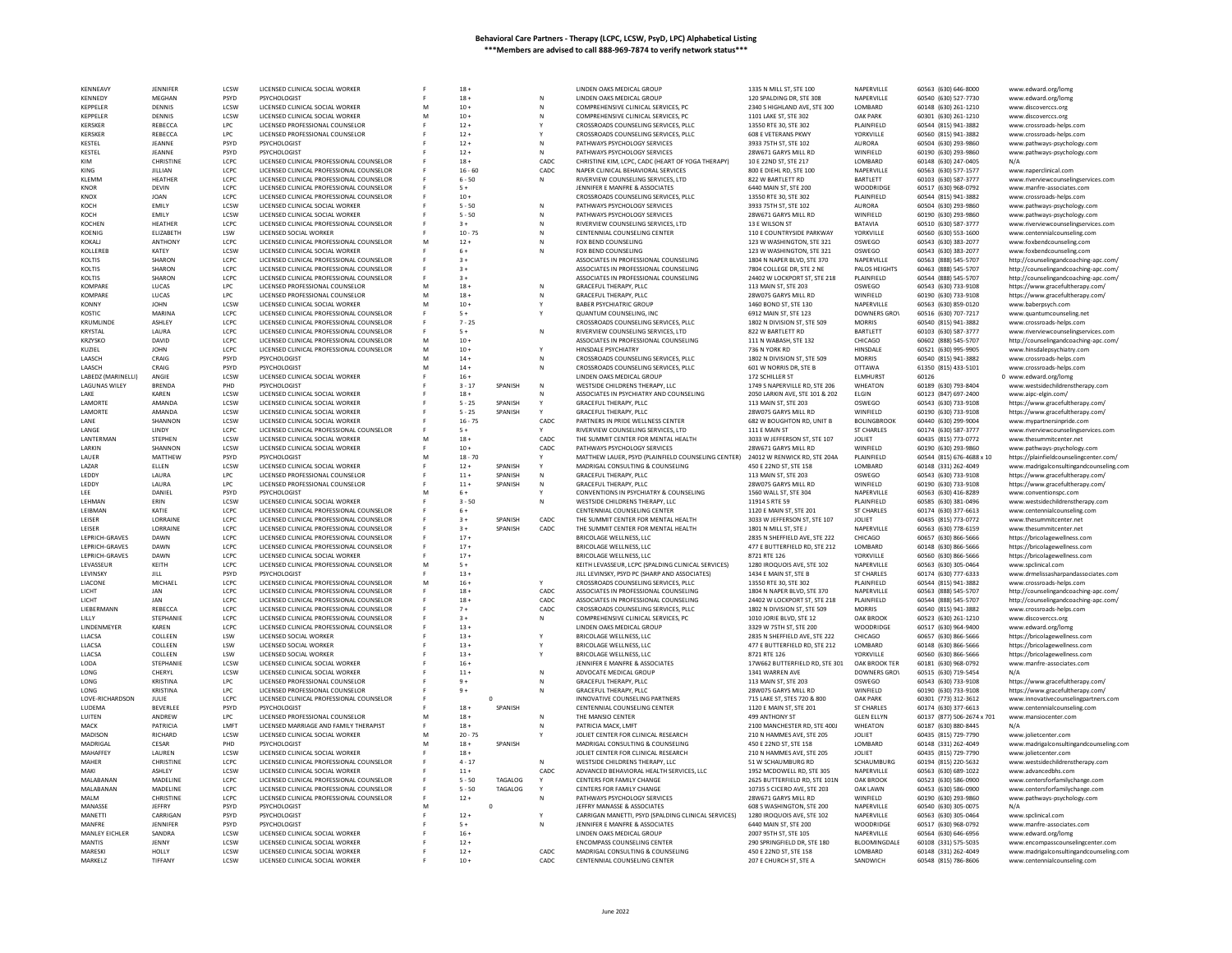| MARKETTI                             | KAILEE                            | LCSW                | LICENSED CLINICAL SOCIAL WORKER                                                      |   | $7+$               |                  |                   | CROSSROADS COUNSELING SERVICES, PLLC                                            | 1802 N DIVISION ST. STE 509                                    | <b>MORRIS</b>                   | 60540 (815) 941-3882                         | www.crossroads-helps.com                                                       |
|--------------------------------------|-----------------------------------|---------------------|--------------------------------------------------------------------------------------|---|--------------------|------------------|-------------------|---------------------------------------------------------------------------------|----------------------------------------------------------------|---------------------------------|----------------------------------------------|--------------------------------------------------------------------------------|
| MARUYAMA                             | <b>RODNE</b>                      | LCSW                | LICENSED CLINICAL SOCIAL WORKER                                                      |   | $8 - 85$           |                  |                   | RODNEY MARUYAMA, LCSW                                                           | 333 COMMERCE DR. STE 150                                       | <b>CRYSTAL LAKE</b>             | 60014 (630) 530-8555                         | N/A                                                                            |
| MARUYAMA                             | <b>RODNEY</b>                     | LCSW                | LICENSED CLINICAL SOCIAL WORKER                                                      | M | $8 - 85$           |                  |                   | RODNEY MARUYAMA, LCSW                                                           | 188 INDUSTRIAL DR. STE 220                                     | <b>ELMHURST</b>                 | 60126 (630) 530-8555                         | N/A                                                                            |
| MASON                                | HALEY                             | LCSW                | LICENSED CLINICAL SOCIAL WORKER                                                      |   | $3+$               |                  |                   | CENTERS FOR FAMILY CHANGE                                                       | 535 S WASHINGTON ST                                            | NAPERVILLE                      | 60540 (630) 586-0900                         | www.centersforfamilychange.com                                                 |
| MATLIN<br>MATOOK                     | SARAH<br><b>CYNTHIA</b>           | LCPC<br>LCSW        | LICENSED CLINICAL PROFESSIONAL COUNSELOR<br>LICENSED CLINICAL SOCIAL WORKER          |   | $16 -$<br>$15 +$   |                  | N<br>$\mathbb{N}$ | SARAH MATLIN, LCPC                                                              | 3380 LACROSSE LN. STE 105<br>1341 WARREN AVE                   | NAPERVILLE                      | 60564 (630) 447-9241                         | N/A<br>N/A                                                                     |
| MAURELLA (PELLEGRINO JAIME           |                                   | PSYD                | PSYCHOLOGIST                                                                         |   | $5+$               |                  | N                 | ADVOCATE MEDICAL GROUP<br>PATHWAYS PSYCHOLOGY SERVICES                          | 28W671 GARYS MILL RD                                           | <b>DOWNERS GROV</b><br>WINFIELD | 60515 (630) 719-5454<br>60190 (630) 293-9860 | www.pathways-psychology.com                                                    |
| MAXFY                                | KFNNFTH                           | LCPC.               | LICENSED CLINICAL PROFESSIONAL COUNSELOR                                             | M | $3 +$              |                  |                   | M & M COUNSELING. LLC                                                           | 9869 W ROOSEVELT RD                                            | WESTCHESTER                     | 60154 (708) 722-2004                         | https://www.mandmcounseling.com/                                               |
| MAXEY                                | TICHIYA                           | LCSW                | LICENSED CLINICAL SOCIAL WORKER                                                      |   | $3+$               |                  |                   | M & M COUNSELING, LLC                                                           | 9869 W ROOSEVELT RD                                            | WESTCHESTER                     | 60154 (708) 722-2004                         | https://www.mandmcounseling.com                                                |
| MAZUREK                              | MICHELLE                          | LCSW                | LICENSED CLINICAL SOCIAL WORKER                                                      |   | $10 +$             | POLISH           | N                 | ADVANCED BEHAVIORAL HEALTH SERVICES. LLC                                        | 1952 MCDOWELL RD, STE 305                                      | NAPERVILLE                      | 60563 (630) 689-1022                         | www.advancedbhs.com                                                            |
| MCCAULEY                             | TEDD                              | LCSW                | LICENSED CLINICAL SOCIAL WORKER                                                      |   | $6+$               |                  | N                 | TEDD W MCCAULEY LCSW & ASSOCIATES, PC                                           | 24735 W EAMES ST, UNIT 11                                      | CHANNAHON                       | 60410 (815) 290-5076                         | https://teddwmccauleylcsw.com/                                                 |
| MCCLAIN                              | MAURICE                           | LCPC                | LICENSED CLINICAL PROFESSIONAL COUNSELOR                                             |   | $17 - 50$          |                  | CADC              | LINDEN OAKS MEDICAL GROUP                                                       | 1335 N MILL ST, STE 100                                        | NAPERVILLE                      | 60563 (630) 646-8000                         | www.edward.org/lomg                                                            |
| MCCUE                                | TINA                              | LCSW                | LICENSED CLINICAL SOCIAL WORKER                                                      |   | $5+$               |                  | N                 | RIVERVIEW COUNSELING SERVICES, LTD                                              | 66 MILLER DR, STE 104                                          | NORTH AURORA                    | 60542 (630) 587-3777                         | www.riverviewcounselingservices.com                                            |
| MCDANIEI<br><b>MCDANIEL</b>          | <b>WHITNEY</b><br><b>WHITNEY</b>  | LCPC<br>LCPC        | LICENSED CLINICAL PROFESSIONAL COUNSELOR<br>LICENSED CLINICAL PROFESSIONAL COUNSELOR |   | $3+$<br>$3+$       |                  |                   | ASSOCIATES IN PROFESSIONAL COUNSELING<br>ASSOCIATES IN PROFESSIONAL COUNSELING  | 1804 N NAPER BLVD, STE 370<br>24402 W LOCKPORT ST. STE 218     | NAPERVILLE<br>PLAINFIELD        | 60563 (888) 545-5707<br>60544 (888) 545-5707 | http://counselingandcoaching-apc.com,                                          |
| MCDUNN                               | KRISTA                            | LPC                 | LICENSED PROFESSIONAL COUNSELOP                                                      |   | $8+$               |                  |                   | CENTENNIAL COUNSELING CENTER                                                    | 1120 E MAIN ST, STE 201                                        | <b>ST CHARLES</b>               | 60174 (630) 377-6613                         | http://counselingandcoaching-apc.com/<br>www.centennialcounseling.com          |
| MCINTYRE                             | MARK                              | LCPC                | LICENSED CLINICAL PROFESSIONAL COUNSELOR                                             | M | $5+$               |                  |                   | ASSOCIATES IN PROFESSIONAL COUNSELING                                           | 1804 N NAPER BLVD, STE 370                                     | NAPERVILLE                      | 60563 (888) 545-5707                         | http://counselingandcoaching-apc.com/                                          |
| MCINTYRE                             | MARK                              | LCPC                | LICENSED CLINICAL PROFESSIONAL COUNSELOR                                             | M | $5+$               |                  |                   | ASSOCIATES IN PROFESSIONAL COUNSELING                                           | 7804 COLLEGE DR. STE 2 NE                                      | PALOS HEIGHTS                   | 60463 (888) 545-5707                         | http://counselingandcoaching-apc.com/                                          |
| MCINTYRE                             | MARK                              | LCPC                | LICENSED CLINICAL PROFESSIONAL COUNSELOR                                             |   | $5+$               |                  |                   | ASSOCIATES IN PROFESSIONAL COUNSELING                                           | 24402 W LOCKPORT ST, STE 218                                   | PLAINFIELD                      | 60544 (888) 545-5707                         | http://counselingandcoaching-apc.com/                                          |
| MCKAY                                | <b>IFNNIFFR</b>                   | <b>PSYD</b>         | PSYCHOLOGIST                                                                         |   | $5+$               |                  |                   | CENTENNIAL COUNSELING CENTER                                                    | 110 E COUNTRYSIDE PARKWAY                                      | YORKVILLE                       | 60560 (630) 553-1600                         | www.centennialcounseling.com                                                   |
| MCKENNA-STITES                       | LISA                              | LCPC                | LICENSED CLINICAL PROFESSIONAL COUNSELOR                                             |   | $12 - 64$          |                  | N                 | OAK BROOK BEHAVIORAL HEALTH, LTD                                                | 2803 BUTTERFIELD RD, STE 200                                   | OAK BROOK                       | 60523 PEDS: (630) 424-9204; AD www.obbh.org  |                                                                                |
| MCLAUGHLIN                           | <b>MARY BETH</b>                  | LCSW                | LICENSED CLINICAL SOCIAL WORKER                                                      |   | $18 - 75$          |                  |                   | MARY BETH MCLAUGHLIN, LCSW (SPALDING CLINICAL SERVIC 1280 IROQUOIS AVE, STE 102 |                                                                | NAPERVILLE                      | 60563 (630) 305-0464                         | www.spclinical.com                                                             |
| MCPHAIL (YOUNG)<br>MCPHILLIPS        | CLORISSA (CLOIE)<br><b>BONNIE</b> | LCPC<br>LCPC        | LICENSED CLINICAL PROFESSIONAL COUNSELOR<br>LICENSED CLINICAL PROFESSIONAL COUNSELOR |   | $12 +$<br>$5+$     |                  | N<br>CRADC        | FOX BEND COUNSELING<br>THE SUMMIT CENTER FOR MENTAL HEALTH                      | 123 W WASHINGTON, STE 321<br>3033 W JEFFERSON ST, STE 107      | OSWEGO<br><b>JOLIET</b>         | 60543 (630) 383-2077<br>60435 (815) 773-0772 | www.foxbendcounseling.com<br>www.thesummitcenter.net                           |
| <b>MEERS</b>                         | ZACHARY                           | LCPC                | LICENSED CLINICAL PROFESSIONAL COUNSELOR                                             | M | $5 - 62$           |                  | N                 | PATHWAYS PSYCHOLOGY SERVICES                                                    | 3933 75TH ST. STE 102                                          | <b>AURORA</b>                   | 60504 (630) 293-9860                         | www.pathways-psychology.com                                                    |
| MEERS                                | <b>ZACHARY</b>                    | LCPC                | LICENSED CLINICAL PROFESSIONAL COUNSELOR                                             | M | $5 - 62$           |                  |                   | PATHWAYS PSYCHOLOGY SERVICES                                                    | 28W671 GARYS MILL RD                                           | WINFIELD                        | 60190 (630) 293-9860                         | www.pathways-psychology.com                                                    |
| MFII                                 | HELEN                             | LCPC                | LICENSED CLINICAL PROFESSIONAL COUNSELOR                                             |   | $13 - 70$          |                  |                   | LINDEN OAKS MEDICAL GROUP                                                       | 24600 W 127TH ST, BLDG B, STE 340                              | PLAINFIELD                      | 60585 (815) 731-9100                         | www.edward.org/lomg                                                            |
| MEISNER                              | STEVEN                            | LCPC                | LICENSED CLINICAL PROFESSIONAL COUNSELOF                                             | M | $10 +$             |                  |                   | ASSOCIATES IN PSYCHIATRY AND COUNSELING                                         | 2050 LARKIN AVE, STE 101 & 202                                 | ELGIN                           | 60123 (847) 697-2400                         | www.aipc-elgin.com/                                                            |
| MENASCE                              | <b>RUSLANA</b>                    | LCPC                | LICENSED CLINICAL PROFESSIONAL COUNSELOR                                             |   | $0 - 18$           | <b>UKRAINIAN</b> |                   | WESTSIDE CHILDRENS THERAPY. LLC.                                                | 11914 S RTF 59                                                 | PLAINFIFLD                      | 60585 (630) 381-0496                         | www.westsidechildrenstherapy.com                                               |
| MENASCE                              | RUSLANA                           | LCPC                | LICENSED CLINICAL PROFESSIONAL COUNSELOR                                             |   | $0 - 18$           | UKRAINIAN        |                   | WESTSIDE CHILDRENS THERAPY, LLC                                                 | 1725 S NAPERVILLE RD, STE 110                                  | WHEATON                         | 60189 (630) 793-8404                         | www.westsidechildrenstherapy.com                                               |
| MEYER                                | <b>STOYKA</b>                     | PSYD                | PSYCHOLOGIST                                                                         |   | $0+$               |                  |                   | ASSOCIATES IN PSYCHIATRY AND COUNSELING                                         | 2050 LARKIN AVE, STE 101 & 202                                 | <b>ELGIN</b>                    | 60123 (847) 697-2400                         | www.aipc-elgin.com/                                                            |
| MICHAELWICZ                          | MELISSA<br>MELISSA                | LCPC<br>LCSW        | LICENSED CLINICAL PROFESSIONAL COUNSELOR                                             |   | $12 +$<br>$6 - 50$ |                  |                   | CENTERS FOR FAMILY CHANGE                                                       | 2625 BUTTERFIELD RD, STE 101N<br>1804 N NAPER BLVD, STE 370    | OAK BROOK<br>NAPERVILLE         | 60523 (630) 586-0900                         | www.centersforfamilychange.com                                                 |
| MICHELS (KTENAS)<br>MICHELS (KTENAS) | MELISSA                           | LCSW                | LICENSED CLINICAL SOCIAL WORKER<br>LICENSED CLINICAL SOCIAL WORKER                   |   | $6 - 50$           |                  | N                 | ASSOCIATES IN PROFESSIONAL COUNSELING<br>ASSOCIATES IN PROFESSIONAL COUNSELING  | 24402 W LOCKPORT ST, STE 218                                   | PLAINFIELD                      | 60563 (888) 545-5707<br>60544 (888) 545-5707 | http://counselingandcoaching-apc.com/                                          |
| MIEMCZEWSKI                          | SAMANTHA                          | LCPC                | LICENSED CLINICAL PROFESSIONAL COUNSELOR                                             |   | $5+$               |                  |                   | RIVERVIEW COUNSELING SERVICES, LTD                                              | 822 W BARTLETT RD                                              | BARTLETT                        | 60103 (630) 587-3777                         | http://counselingandcoaching-apc.com/<br>www.riverviewcounselingservices.com   |
| MIKOLITE                             | <b>KRISTIN</b>                    | LCPC                | LICENSED CLINICAL PROFESSIONAL COUNSELOR                                             |   | $12 +$             |                  | CADC              | ASSOCIATES IN PROFESSIONAL COUNSELING                                           | 7804 COLLEGE DR. STE 2 NE                                      | PALOS HEIGHTS                   | 60463 (888) 545-5707                         | http://counselingandcoaching-apc.com/                                          |
| <b>MIKOLITE</b>                      | KRISTIN                           | LCPC                | LICENSED CLINICAL PROFESSIONAL COUNSELOF                                             |   | $12 +$             |                  | CADC              | ASSOCIATES IN PROFESSIONAL COUNSELING                                           | 24402 W LOCKPORT ST, STE 218                                   | PLAINFIELD                      | 60544 (888) 545-5707                         | http://counselingandcoaching-apc.com/                                          |
| MIKULA                               | RACHEL                            | LCSW                | LICENSED CLINICAL SOCIAL WORKER                                                      |   | $4+$               | SPANISH          | N                 | COMPREHENSIVE CLINICAL SERVICES, PC                                             | 2340 S HIGHLAND AVE, STE 300                                   | LOMBARD                         | 60148 (630) 261-1210                         | www.discoverccs.org                                                            |
| MILLER                               | <b>ASHLEY</b>                     | <b>I MFT</b>        | LICENSED MARRIAGE AND FAMILY THERAPIST                                               |   | $13 +$             |                  |                   | GRACEFUL THERAPY, PLLC                                                          | 113 MAIN ST, STE 203                                           | OSWEGO                          | 60543 (630) 733-9108                         | https://www.gracefultherapy.com/                                               |
| MILLER                               | ASHLEY                            | LMFT                | LICENSED MARRIAGE AND FAMILY THERAPIST                                               |   | $13 +$             |                  |                   | GRACEFUL THERAPY, PLLC                                                          | 28W075 GARYS MILL RD                                           | WINFIELD                        | 60190 (630) 733-9108                         | https://www.gracefultherapy.com/                                               |
| MIRANDA                              | <b>IFNNIFFR</b>                   | LPC.                | LICENSED PROFESSIONAL COUNSELOR                                                      |   | $18 - 55$          | SPANISH          | $\mathbb{N}$      | BRICOLAGE WELLNESS, LLC                                                         | 2835 N SHEFFIELD AVE. STE 222                                  | CHICAGO                         | 60657 (630) 866-5666                         | https://bricolagewellness.com                                                  |
| MIRELES<br>MONTOYA                   | RODOLFO                           | LCPC<br>PSYD        | LICENSED CLINICAL PROFESSIONAL COUNSELOR                                             | M | $16 +$<br>$2+$     | SPANISH          | CADC              | JOLIET CENTER FOR CLINICAL RESEARCH<br>COMPREHENSIVE CLINICAL SERVICES, PC      | 210 N HAMMES AVE, STE 205<br>2340 S HIGHLAND AVE, STE 300      | JOLIET<br>LOMBARD               | 60435 (815) 729-7790                         | www.jolietcenter.com                                                           |
| MORGAN                               | EDUARDO<br>ANDREW                 | LPC                 | PSYCHOLOGIST<br>LICENSED PROFESSIONAL COUNSELOR                                      | M | $9+$               | SPANISH          | N<br>CRADC        | JENNIFER E MANFRE & ASSOCIATES                                                  | 17W662 BUTTERFIELD RD, STE 301                                 | OAK BROOK TER                   | 60148 (630) 261-1210<br>60181 (630) 968-0792 | www.discoverccs.org<br>www.manfre-associates.com                               |
| MORGAN                               | ANDREW                            | LPC                 | LICENSED PROFESSIONAL COUNSELOR                                                      | M | $9+$               |                  | CRADC             | JENNIFER E MANFRE & ASSOCIATES                                                  | 6440 MAIN ST, STE 200                                          | <b>WOODRIDGE</b>                | 60517 (630) 968-0792                         | www.manfre-associates.com                                                      |
| <b>MORIARTY</b>                      | TIM                               | LCPC                | LICENSED CLINICAL PROFESSIONAL COUNSELOR                                             | M | $14 +$             |                  | N                 | JENNIFER E MANFRE & ASSOCIATES                                                  | 6440 MAIN ST, STE 200                                          | WOODRIDGE                       | 60517 (630) 968-0792                         | www.manfre-associates.com                                                      |
| <b>MORRISSE</b>                      | <b>AMANDA</b>                     | LCPC                | LICENSED CLINICAL PROFESSIONAL COUNSELOR                                             |   | $5 - 65$           |                  |                   | <b>ENCOMPASS COUNSELING CENTER</b>                                              | 290 SPRINGFIELD DR. STE 180                                    | BLOOMINGDALE                    | 60108 (331) 575-5035                         | www.encompasscounselingcenter.com                                              |
| MORRISSEY                            | AMANDA                            | LCPC                | LICENSED CLINICAL PROFESSIONAL COUNSELOR                                             |   | $5 - 65$           |                  |                   | <b>ENCOMPASS COUNSELING CENTER</b>                                              | 1809 N MILL ST, STE G                                          | NAPERVILLE                      | 60563 (331) 575-5035                         | www.encompasscounselingcenter.com                                              |
| MOTEN (ALLEN)                        | SARAH                             | LCPC                | LICENSED CLINICAL PROFESSIONAL COUNSELOF                                             |   | $5 - 35$           |                  | N                 | RIVERVIEW COUNSELING SERVICES, LTD                                              | 13 E WILSON ST                                                 | BATAVIA                         | 60510 (630) 587-3777                         | www.riverviewcounselingservices.com                                            |
| <b>MUDHAR</b>                        | MANDEEP (MICKEY)                  | LCPC                | LICENSED CLINICAL PROFESSIONAL COUNSELOR                                             | M | $12 - 30$          |                  |                   | NAPER CLINICAL BEHAVIORAL SERVICES                                              | 800 E DIEHL RD, STE 100                                        | NAPERVILLE                      | 60563 (630) 577-1577                         | www.naperclinical.com                                                          |
| MUELLER                              | ERIC                              | LCSW                | LICENSED CLINICAL SOCIAL WORKER                                                      | M |                    | $\mathbf 0$      | CADC              | RIVERWALK COUNSELING CENTER                                                     | 710 E OGDEN, STE 330                                           | NAPERVILLE                      | 60563 (630) 848-0445                         | www.riverwalkcounseling.net                                                    |
| MULCRONE<br>MULCRONE                 | MIRANDA<br>MIRANDA                | LCSW<br>LCSW        | LICENSED CLINICAL SOCIAL WORKER<br>LICENSED CLINICAL SOCIAL WORKER                   |   | $12 +$<br>$12 +$   |                  | N                 | BRICOLAGE WELLNESS, LLC<br><b>BRICOLAGE WELLNESS, LLC</b>                       | 2835 N SHEFFIELD AVE, STE 222<br>477 E BUTTERFIELD RD. STE 212 | CHICAGO<br>LOMBARD              | 60657 (630) 866-5666<br>60148 (630) 866-5666 | https://bricolagewellness.com                                                  |
| MUNSON                               | KIRSTEN (KRIS)                    | LCPC                | LICENSED CLINICAL PROFESSIONAL COUNSELOR                                             |   | $12 - 65$          |                  | N                 | KIRSTEN MUNSON, LCPC (SPALDING CLINICAL SERVICES)                               | 1280 IROQUOIS AVE, STE 102                                     | NAPERVILLE                      | 60563 (630) 305-0464                         | https://bricolagewellness.com<br>www.spclinical.com                            |
| NAKAD                                | <b>BETH</b>                       | LCSW                | LICENSED CLINICAL SOCIAL WORKER                                                      |   | $4 - 13$           |                  |                   | RIVERVIEW COUNSELING SERVICES, LTD                                              | 111 E MAIN ST                                                  | <b>ST CHARLES</b>               | 60174 (630) 587-3777                         | www.riverviewcounselingservices.com                                            |
| NATALINO                             | CASEY                             | LCSW                | LICENSED CLINICAL SOCIAL WORKER                                                      |   | $12 - 60$          |                  |                   | <b>BRICOLAGE WELLNESS, LLC</b>                                                  | 2835 N SHEFFIELD AVE, STE 222                                  | CHICAGO                         | 60657 (630) 866-5666                         | https://bricolagewellness.com                                                  |
| NAVEY                                | LARRY                             | LCPC                | LICENSED CLINICAL PROFESSIONAL COUNSELOR                                             |   |                    | $\circ$          |                   | JEAN MILLER COUNSELING CENTER, LLC                                              | 13242 S RT 59, UNIT 205                                        | PLAINFIELD                      | 60585 (630) 759-6615                         | https://www.ieanmillercounselingctr.com/                                       |
| NEGRETE                              | ERICA                             | LCSW                | LICENSED CLINICAL SOCIAL WORKER                                                      |   | $12 +$             | SPANISH          |                   | INNOVATIVE COUNSELING PARTNERS                                                  | 715 LAKE ST, STES 720 & 800                                    | <b>OAK PARK</b>                 | 60301 (773) 312-3612                         | www.innovativecounselingpartners.com                                           |
| <b>NOVAK</b>                         | JESSICA                           | LCSW                | LICENSED CLINICAL SOCIAL WORKER                                                      |   | $8+$               |                  | CADC              | CENTENNIAL COUNSELING CENTER                                                    | 110 E COUNTRYSIDE PARKWAY                                      | YORKVILLE                       | 60560 (630) 553-1600                         | www.centennialcounseling.com                                                   |
| OCHOA                                | <b>STEPHANIE</b>                  | LCSW                | LICENSED CLINICAL SOCIAL WORKER                                                      |   | $10 - 50$          | SPANISH          | N                 | ADVANCED BEHAVIORAL HEALTH SERVICES, LLC                                        | 1952 MCDOWELL RD, STE 305                                      | NAPERVILLE                      | 60563 (630) 689-1022                         | www.advancedbhs.con                                                            |
| O'CONNELL                            | KATELYN                           | LSW                 | LICENSED SOCIAL WORKER                                                               |   | $5 - 60$           |                  |                   | CENTENNIAL COUNSELING CENTER                                                    | 1120 E MAIN ST, STE 201                                        | <b>ST CHARLES</b>               | 60174 (630) 377-6613                         | www.centennialcounseling.com                                                   |
| <b>ODONNELL (VINKLER)</b><br>OGILVIE | KATIF<br>H. RODGERS (ROD)         | <b>ICSW</b><br>LCPC | LICENSED CLINICAL SOCIAL WORKER<br>LICENSED CLINICAL PROFESSIONAL COUNSELOR          | M | $10+$<br>$12 +$    |                  | CADC.<br>CADC     | <b>LINDEN OAKS MEDICAL GROUP</b><br>ASSOCIATES IN PROFESSIONAL COUNSELING       | 130 WEBER RD, STE 100<br>111 N WABASH, STE 132                 | <b>BOLINGBROOK</b><br>CHICAGO   | 60440 (630) 646-5514<br>60602 (888) 545-5707 | www.edward.org/lomg                                                            |
| OGILVIE                              | H. RODGERS (ROD)                  | LCPC                | LICENSED CLINICAL PROFESSIONAL COUNSELOR                                             | M | $12 +$             |                  | CADC              | ASSOCIATES IN PROFESSIONAL COUNSELING                                           | 1804 N NAPER BLVD, STE 370                                     | NAPERVILLE                      | 60563 (888) 545-5707                         | http://counselingandcoaching-apc.com/<br>http://counselingandcoaching-apc.com/ |
| O'HALLORAN                           | DOROTHY                           | LCPC                | LICENSED CLINICAL PROFESSIONAL COUNSELOR                                             |   | $18 +$             |                  |                   | DOROTHY O'HALLORAN, PC                                                          | 615 WEST FRONT ST                                              | WHEATON                         | 60187 (630) 246-6988                         | N/A                                                                            |
| OLIMENE                              | KARA                              | LCSW                | LICENSED CLINICAL SOCIAL WORKER                                                      |   | $4 +$              |                  |                   | OLIMENE COUNSELING SERVICES. INC                                                | 550 E BOUGHTON RD, STE 265                                     | <b>BOLINGBROOK</b>              | 60440 (331) 318-8181                         | www.olimenecounseling.com                                                      |
| OLSON                                | ALTHEA                            | LCSW                | LICENSED CLINICAL SOCIAL WORKER                                                      |   | $12 +$             |                  | N                 | <b>ASPYRE WELLNESS</b>                                                          | 24047 W LOCKPORT ST, STE 201F/201I PLAINFIELD                  |                                 | 60544 (630) 527-8877                         | www.aspyrewellness.con                                                         |
| ONEAFOLL                             | MARY                              | LCPC                | LICENSED CLINICAL PROFESSIONAL COUNSELOR                                             |   | $4 - 25$           |                  |                   | RIVERVIEW COUNSELING SERVICES, LTD                                              | 822 W BARTLETT RD                                              | BARTLETT                        | 60103 (630) 587-3777                         | www.riverviewcounselingservices.com                                            |
| <b>ОТЕРКА</b>                        | JAMES                             | LMFT                | LICENSED MARRIAGE AND FAMILY THERAPIST                                               | M | $13 - 64$          |                  | N                 | CENTENNIAL COUNSELING CENTER                                                    | 1120 E MAIN ST, STE 201                                        | <b>ST CHARLES</b>               | 60174 (630) 377-6613                         | www.centennialcounseling.com                                                   |
| O'TOOLE                              | CHRISTINI                         | LCSW                | LICENSED CLINICAL SOCIAL WORKER                                                      |   | $6 - 21$           |                  | Y                 | RIVERVIEW COUNSELING SERVICES, LTD<br>PARTNERS IN PRIDE WELLNESS CENTER         | 111 E MAIN ST                                                  | ST CHARLES                      | 60174 (630) 587-3777                         | www.riverviewcounselingservices.com                                            |
| PAGANO<br>PAGONE                     |                                   |                     |                                                                                      |   |                    |                  |                   |                                                                                 |                                                                |                                 |                                              |                                                                                |
|                                      | <b>IAMIF</b>                      | LCPC                | LICENSED CLINICAL PROFESSIONAL COUNSELOR                                             | м | $12 +$             |                  |                   |                                                                                 | 682 W BOUGHTON RD, UNIT B                                      | <b>BOLINGBROOK</b>              | 60440 (630) 299-9004                         | www.mvpartnersinpride.com                                                      |
|                                      | JENN                              | LCPC                | LICENSED CLINICAL PROFESSIONAL COUNSELOF                                             |   | $18 +$             |                  |                   | PAGONE PSYCHOLOGICAL SERVICES, LLC                                              | 1403 NORTH IL RTE 23                                           | MARENGO                         | 60152 (773) 339-7949                         | https://pagonepsychologicalservices.com/                                       |
| PANUSKA                              | DYLAN                             | PSYD                | <b>PSYCHOLOGIST</b>                                                                  |   | $18 +$             |                  | CADC              | LINDEN OAKS MEDICAL GROUP                                                       | 3329 W 75TH ST, STE 200                                        | WOODRIDGE                       | 60517 (630) 646-7883                         | www.edward.org/lomg                                                            |
| PAPAGEORGE-KARVELAS SOPHIA<br>PARISE | JAMIE                             | LCPC.<br>PSYD       | LICENSED CLINICAL PROFESSIONAL COUNSELOR<br>PSYCHOLOGIST                             |   | $18 +$<br>$7+$     | <b>GREEK</b>     | Y                 | COMPREHENSIVE CLINICAL SERVICES, PC                                             | 2340 S HIGHLAND AVE, STE 300<br>3933 75TH ST, STE 102          | LOMBARD<br><b>AURORA</b>        | 60148 (630) 261-1210                         | www.discoverccs.org<br>www.pathways-psychology.com                             |
| PARISE                               | JAMIE                             | PSYD                | PSYCHOLOGIST                                                                         |   | $7+$               |                  | N                 | PATHWAYS PSYCHOLOGY SERVICES<br>PATHWAYS PSYCHOLOGY SERVICES                    | 28W671 GARYS MILL RD                                           | WINFIELD                        | 60504 (630) 293-9860<br>60190 (630) 293-9860 | www.pathways-psychology.com                                                    |
| PASCIAK                              | COLLEEN                           | LCSW                | LICENSED CLINICAL PROFESSIONAL COUNSELOR                                             |   | $18 +$             |                  |                   | LINDEN OAKS MEDICAL GROUP                                                       | 8 SALT CREEK LN, STE 202                                       | HINSDALE                        | 60521 (331) 221-2505                         | www.edward.org/lomg                                                            |
| PEARLMAN                             | ERIN                              | LCSW                | LICENSED CLINICAL SOCIAL WORKER                                                      |   | $5+$               |                  | N                 | RIVERVIEW COUNSELING SERVICES, LTD                                              | 66 MILLER DR. STE 104                                          | NORTH AURORA                    | 60542 (630) 587-3777                         | www.riverviewcounselingservices.com                                            |
| PERROTTA                             | PETER                             | PHD                 | PSYCHOLOGIST                                                                         |   | $3+$               |                  |                   | CENTERS FOR FAMILY CHANGE                                                       | 2625 BUTTERFIELD RD. STE 101N                                  | OAK BROOK                       | 60523 (630) 586-0900                         | www.centersforfamilychange.com                                                 |
| PETERSEN                             | <b>ASHLEY</b>                     | PSYD                |                                                                                      |   | $15 +$             |                  |                   | JENNIFER E MANFRE & ASSOCIATES                                                  | 17W662 BUTTERFIELD RD, STE 301                                 | OAK BROOK TER                   | 60181 (630) 968-0792                         | www.manfre-associates.com                                                      |
| PIRTI F                              | <b>JALEESA</b>                    | LCPC                | LICENSED CLINICAL PROFESSIONAL COUNSELOR                                             |   | $9+$               |                  | $\mathbb{N}$      | JENNIFER E MANFRE & ASSOCIATES                                                  | 17W662 BUTTERFIELD RD, STE 301                                 | OAK BROOK TER                   | 60181 (630) 968-0792                         | www.manfre-associates.com                                                      |
| PIRTLE                               | <b>JALEESA</b>                    | LCPC                | LICENSED CLINICAL PROFESSIONAL COUNSELOF                                             |   | $9+$               |                  |                   | JENNIFER E MANFRE & ASSOCIATES                                                  | 6440 MAIN ST, STE 200                                          | WOODRIDGE                       | 60517 (630) 968-0792                         | www.manfre-associates.com                                                      |
| PLANING                              | JENNIFER                          | LCPC                | LICENSED CLINICAL PROFESSIONAL COUNSELOR                                             |   | $2+$               |                  | $\mathbb{N}$      | THE SUMMIT CENTER FOR MENTAL HEALTH                                             | 3033 W JEFFERSON ST, STE 107                                   | <b>JOLIET</b>                   | 60435 (815) 773-0772                         | www.thesummitcenter.net                                                        |
| POSSEHI<br>POSSEHL                   | ALISON<br>ALISON                  | LCSW<br>LCSW        | LICENSED CLINICAL SOCIAL WORKER                                                      |   | $3+$<br>$3+$       |                  |                   | INNOVATIVE COUNSELING PARTNERS                                                  | 15 SPINNING WHEEL RD, STE 406                                  | HINSDALE<br><b>OAK PARK</b>     | 60521 (773) 312-3612<br>60301 (773) 312-3612 | www.innovativecounselingpartners.com<br>www.innovativecounselingpartners.com   |
| POULAKOS                             | <b>CHRIS</b>                      | LCSW                | LICENSED CLINICAL SOCIAL WORKER<br>LICENSED CLINICAL SOCIAL WORKER                   |   | $16 +$             |                  |                   | INNOVATIVE COUNSELING PARTNERS<br>LINDEN OAKS MEDICAL GROUP                     | 715 LAKE ST, STES 720 & 800<br>1247 RICKERT DR. STE 201        | NAPERVILLE                      | 60540 (630) 357-7979                         | www.edward.org/lomg                                                            |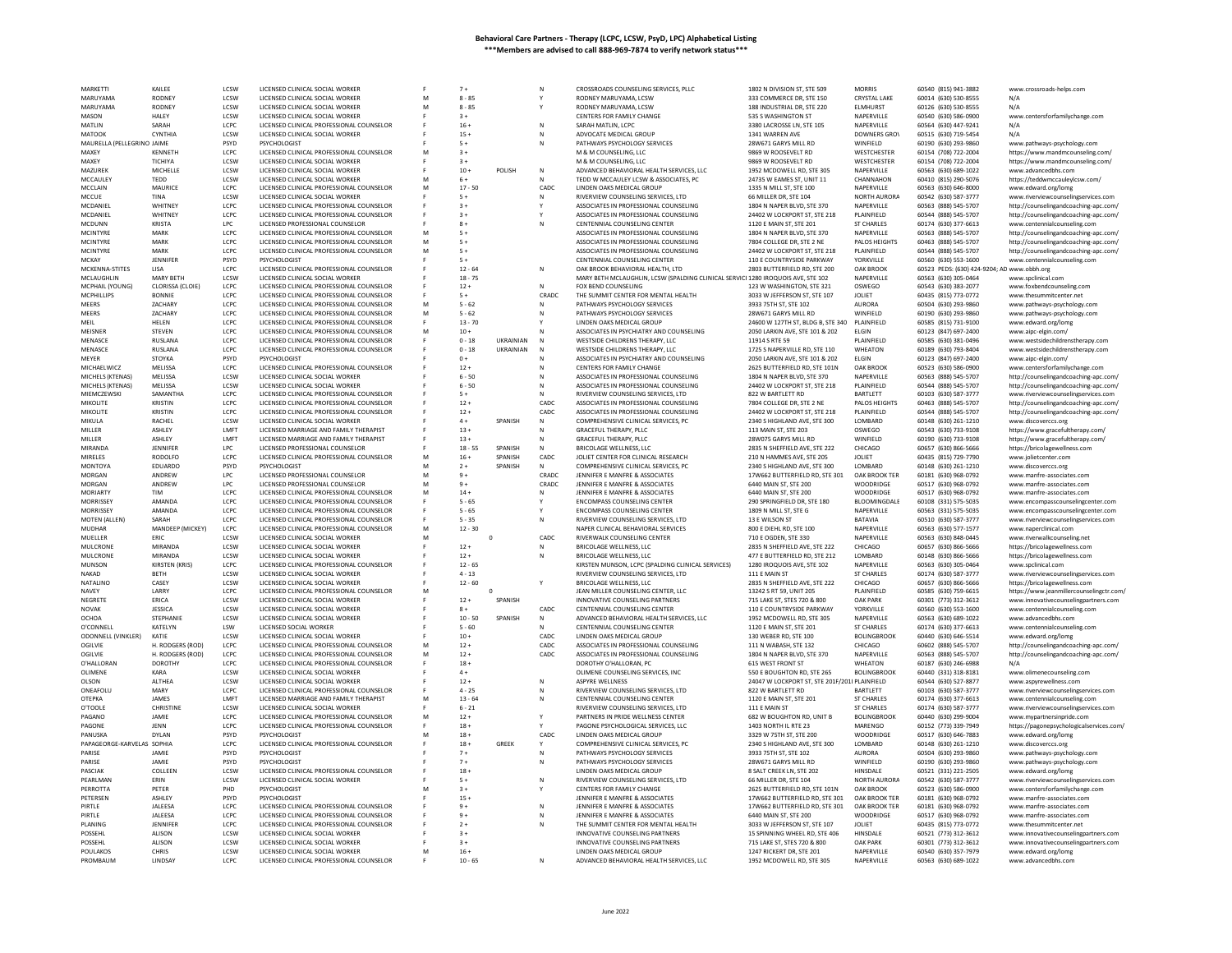| PROSS                    | LUANNE                  | LCSW                | LICENSED CLINICAL SOCIAL WORKER                                           |   | $18 +$             |           | CADC         | ASSOCIATES IN PSYCHIATRY AND COUNSELING                                 | 2050 LARKIN AVE, STE 101 & 202                           | <b>ELGIN</b>             | 60123 (847) 697-2400                         | www.aipc-elgin.com,                                 |
|--------------------------|-------------------------|---------------------|---------------------------------------------------------------------------|---|--------------------|-----------|--------------|-------------------------------------------------------------------------|----------------------------------------------------------|--------------------------|----------------------------------------------|-----------------------------------------------------|
| QUINCER                  | SARA                    | LCPC                | LICENSED CLINICAL PROFESSIONAL COUNSELOR                                  |   | $5+$               |           | N            | LINDEN OAKS MEDICAL GROUP                                               | 954 W STATE ST                                           | SYCAMORE                 | 60178 (815) 895-9144                         | www.edward.org/lomg                                 |
| QUINTANA                 | MARIF                   | LCPC                | LICENSED CLINICAL PROFESSIONAL COUNSELOR                                  |   | $4+$               |           | N            | QUANTUM COUNSELING, INC                                                 | 6912 MAIN ST, STE 123                                    | DOWNERS GROV             | 60516 (630) 707-7217                         | www.quantumcounseling.net                           |
| RABIANSKI                |                         |                     |                                                                           |   |                    |           |              |                                                                         |                                                          |                          |                                              |                                                     |
|                          | SYLVIA                  | LCPC                | LICENSED CLINICAL PROFESSIONAL COUNSELOR                                  |   | $5+$               | POLISH    | ${\sf N}$    | COMPREHENSIVE CLINICAL SERVICES, PC                                     | 2340 S HIGHLAND AVE, STE 300                             | LOMBARD                  | 60148 (630) 261-1210                         | www.discoverccs.org                                 |
| RAJKOVICH                | ELISABETTA              | LCPC                | LICENSED CLINICAL PROFESSIONAL COUNSELOR                                  |   | $5+$               |           |              | RIVERVIEW COUNSELING SERVICES, LTD                                      | 66 MILLER DR, STE 104                                    | NORTH AURORA             | 60542 (630) 587-3777                         | www.riverviewcounselingservices.com                 |
| RAMOS                    | ELENA                   | LPC                 | LICENSED PROFESSIONAL COUNSELOR                                           |   | $8+$               | SPANISH   |              | GRACEFUL THERAPY, PLLC                                                  | 113 MAIN ST, STE 203                                     | OSWEGO                   | 60543 (630) 733-9108                         | https://www.gracefultherapy.com/                    |
| <b>RAMOS</b>             | <b>FI FNA</b>           | LPC                 | LICENSED PROFESSIONAL COUNSELOR                                           |   | $8+$               | SPANISH   | N            | GRACEFUL THERAPY, PLLC                                                  | 28W075 GARYS MILL RD                                     | WINFIELD                 | 60190 (630) 733-9108                         | https://www.gracefultherapy.com/                    |
| RANDICH                  | <b>THERES</b>           | LCPC                | LICENSED CLINICAL PROFESSIONAL COUNSELOR                                  |   | $5 - 80$           |           |              | PATHWAYS PSYCHOLOGY SERVICES                                            | 3933 75TH ST, STE 102                                    | <b>AURORA</b>            | 60504 (630) 293-9860                         | www.pathways-psychology.com                         |
| RANDICH                  | THERESA                 | LCPC                | LICENSED CLINICAL PROFESSIONAL COUNSELOR                                  |   | $5 - 80$           |           | N            | PATHWAYS PSYCHOLOGY SERVICES                                            | 28W671 GARYS MILL RD                                     | WINFIELD                 | 60190 (630) 293-9860                         | www.pathways-psychology.com                         |
|                          |                         |                     |                                                                           |   |                    |           |              |                                                                         |                                                          |                          |                                              |                                                     |
| RASMUSSEN                | HOLLY                   | LCSW                | LICENSED CLINICAL SOCIAL WORKER                                           |   | $7 - 21$           |           |              | RIVERVIEW COUNSELING SERVICES, LTD                                      | 111 E MAIN ST                                            | <b>ST CHARLES</b>        | 60174 (630) 587-3777                         | www.riverviewcounselingservices.com                 |
| <b>REAGAN VORASORN</b>   | MAR)                    | LCPC                | LICENSED CLINICAL PROFESSIONAL COUNSELOR                                  |   | $12 +$             |           | CADC         | RIVERWALK COUNSELING CENTER                                             | 710 E OGDEN, STE 330                                     | NAPERVILLE               | 60563 (630) 848-0445                         | www.riverwalkcounseling.net                         |
| REBHAN                   | <b>BRYAN</b>            | LCPC                | LICENSED CLINICAL PROFESSIONAL COUNSELOR                                  | M | $16 +$             |           |              | LINDEN OAKS MEDICAL GROUP                                               | 1335 N MILL ST, STE 100                                  | NAPERVILLE               | 60563 (630) 646-8000                         | www.edward.org/lomg                                 |
| REHAK                    | ALLYSE                  | LCPC                | LICENSED CLINICAL PROFESSIONAL COUNSELOR                                  |   | $4 - 65$           |           | N            | RIVERVIEW COUNSELING SERVICES, LTD                                      | 111 E MAIN ST                                            | ST CHARLES               | 60174 (630) 587-3777                         | www.riverviewcounselingservices.com                 |
| REIFENSTUHL              | <b>JOHN</b>             | LCSW                | LICENSED CLINICAL SOCIAL WORKER                                           | M | $15 - 64$          |           | N            | OAK BROOK BEHAVIORAL HEALTH, LTD                                        | 2803 BUTTERFIELD RD. STE 200                             | <b>OAK BROOK</b>         | 60523 PEDS: (630) 424-9204; AD www.obbh.org  |                                                     |
| REITER                   | RUTHANNE                | LCSW                | LICENSED CLINICAL SOCIAL WORKER                                           |   | $0 +$              |           | CADC         | HERITAGE COUNSELING CENTER                                              | 24020 W RIVERWALK COURT, STE 100 PLAINFIELD              |                          | 60544 (815) 577-8970                         | www.heritagecounseling.com                          |
| <b>RHONE</b>             | CHRISTOPHER             | LCPC                | LICENSED CLINICAL PROFESSIONAL COUNSELOR                                  | M | $13 +$             |           |              | ADVOCATE MEDICAL GROUP                                                  | 1341 WARREN AVE                                          | <b>DOWNERS GROV</b>      | 60515 (630) 719-5454                         |                                                     |
|                          |                         |                     |                                                                           |   |                    |           |              |                                                                         |                                                          |                          |                                              |                                                     |
| RIESGC                   | MEGAN                   | LCPC                | LICENSED CLINICAL PROFESSIONAL COUNSELOF                                  |   | $18 +$             |           | N            | BRICOLAGE WELLNESS, LLC                                                 | 2835 N SHEFFIELD AVE, STE 222                            | CHICAGO                  | 60657 (630) 866-5666                         | https://bricolagewellness.com                       |
| RINKF                    | <b>KAITI YN</b>         | LCPC                | LICENSED CLINICAL PROFESSIONAL COUNSELOR                                  |   | $5 +$              |           | N            | CROSSROADS COUNSELING SERVICES. PLLC                                    | 13550 RTF 30, STF 302                                    | PLAINFIFLD               | 60544 (815) 941-3882                         | www.crossroads-helps.com                            |
| RITLI JR                 | <b>CHARLES</b>          | LCSW                | LICENSED CLINICAL SOCIAL WORKER                                           | M | $40 +$             |           |              | LINDEN OAKS MEDICAL GROUP                                               | 1335 N MILL ST, STE 100                                  | NAPERVILLE               | 60563 (630) 646-8000                         | www.edward.org/lomg                                 |
| <b>RIVERA</b>            | <b>DIANA</b>            | LCSW                | LICENSED CLINICAL SOCIAL WORKER                                           |   | $8 - 18$           | SPANISH   |              | INNOVATIVE COUNSELING PARTNERS                                          | 15 SPINNING WHEEL RD, STE 406                            | HINSDALE                 | 60521 (773) 312-3612                         | www.innovativecounselingpartners.com                |
| <b>RIVERA</b>            | DIANA                   | LCSW                | LICENSED CLINICAL SOCIAL WORKER                                           |   | $8 - 18$           | SPANISH   |              | INNOVATIVE COUNSELING PARTNERS                                          | 7222 CERMAK RD, STE 703                                  | <b>NORTH RIVERSID</b>    | 60546 (773) 312-3612                         | www.innovativecounselingpartners.com                |
| RIVET- HOWELL            | LETHA                   | LCPC                | LICENSED CLINICAL PROFESSIONAL COUNSELOR                                  |   | $7+$               |           |              | <b>ENCOMPASS COUNSELING CENTER</b>                                      | 1809 N MILL ST, STE G                                    | NAPERVILLE               | 60563 (331) 575-5035                         | www.encompasscounselingcenter.com                   |
|                          |                         |                     |                                                                           |   |                    |           |              |                                                                         |                                                          |                          |                                              |                                                     |
| <b>ROBLES</b>            | CARLOS                  | LCSW                | LICENSED CLINICAL SOCIAL WORKER                                           |   |                    | 0 SPANISH |              | JENNIFER E MANFRE & ASSOCIATES                                          | 6440 MAIN ST, STE 200                                    | WOODRIDGE                | 60517 (630) 968-0792                         | www.manfre-associates.co                            |
| ROMANO                   | WENDY                   | LCSW                | LICENSED CLINICAL SOCIAL WORKER                                           |   | $9 - 65$           |           |              | CENTERS FOR FAMILY CHANGE                                               | 2625 BUTTERFIELD RD, STE 101N                            | OAK BROOK                | 60523 (630) 586-0900                         | www.centersforfamilychange.com                      |
| <b>ROMERO</b>            | JULIA (RITA)            | LCPC                | LICENSED CLINICAL PROFESSIONAL COUNSELOR                                  |   | $12 +$             |           | CADC         | INNOVATIVE COUNSELING PARTNERS                                          | 715 LAKE ST, STES 720 & 800                              | <b>OAK PARK</b>          | 60301 (773) 312-3612                         | www.innovativecounselingpartners.com                |
| ROMERO                   | RALPH                   | LCSW                | LICENSED CLINICAL SOCIAL WORKER                                           |   | $7+$               | SPANISH   |              | COMPREHENSIVE CLINICAL SERVICES, PC                                     | 1101 LAKE ST, STE 302                                    | <b>OAK PARK</b>          | 60301 (630) 261-1210                         | www.discoverccs.org                                 |
| <b>ROSALES</b>           | <b>FLOISA</b>           | <b>ICSW</b>         | LICENSED CLINICAL SOCIAL WORKER                                           |   | $5+$               | SPANISH   | N            | COMPREHENSIVE CLINICAL SERVICES, PC                                     | 1101 LAKE ST. STE 302                                    | <b>OAK PARK</b>          | 60301 (630) 261-1210                         | www.discoverccs.org                                 |
| ROSZKOWSKI               | JOSEPH                  | PSYD                | PSYCHOLOGIST                                                              | M | $3+$               |           | N            | PATHWAYS PSYCHOLOGY SERVICES                                            | 3933 75TH ST, STE 102                                    | <b>AURORA</b>            | 60504 (630) 293-9860                         |                                                     |
|                          |                         |                     |                                                                           |   |                    |           |              |                                                                         |                                                          |                          |                                              | www.pathways-psychology.com                         |
| <b>ROSZKOWSKI</b>        | <b>IOSEPH</b>           | <b>PSYD</b>         | PSYCHOLOGIST                                                              | M | $3+$               |           | N            | PATHWAYS PSYCHOLOGY SERVICES                                            | 28W671 GARYS MILL RD                                     | WINFIFI <sub>D</sub>     | 60190 (630) 293-9860                         | www.pathways-psychology.com                         |
| <b>RUMMEL</b>            | CHAYNEE                 | LCPC                | LICENSED CLINICAL PROFESSIONAL COUNSELOR                                  |   | $5+$               |           | CADC         | RIVERVIEW COUNSELING SERVICES, LTD                                      | 13 E WILSON ST                                           | <b>BATAVIA</b>           | 60510 (630) 587-3777                         | www.riverviewcounselingservices.com                 |
| <b>RUST</b>              | JAMES                   | LCPC                | LICENSED CLINICAL PROFESSIONAL COUNSELOR                                  | M | $18 - 64$          |           | CADC         | LINDEN OAKS MEDICAL GROUP                                               | 8 SALT CREEK LN, STE 202                                 | HINSDALE                 | 60521 (331) 221-2505                         | www.edward.org/lomg                                 |
| SABAI                    | CARISSA                 | LCPC                | LICENSED CLINICAL PROFESSIONAL COUNSELOR                                  |   |                    | $\circ$   |              | LINDEN OAKS MEDICAL GROUP                                               | 3805 E MAIN STREET, STE M                                | <b>ST CHARLES</b>        | 60174 (630) 646-5200                         | www.edward.org/lomg                                 |
| SAKANIS (PERILLO)        | ANGELA                  | LCPC                | LICENSED CLINICAL PROFESSIONAL COUNSELOR                                  |   | $15 - 60$          |           |              | LINDEN OAKS MEDICAL GROUP                                               | 1335 N MILL ST, STE 100                                  | NAPERVILLE               | 60563 (630) 646-8000                         | www.edward.org/lomg                                 |
| SARHADD                  | SARAH                   | <b>PSYD</b>         | PSYCHOLOGIST                                                              |   | $18 +$             |           |              | LINDEN OAKS MEDICAL GROUP                                               | 1200 S YORK RD                                           | <b>ELMHURST</b>          | 60126 (331) 221-6134                         |                                                     |
|                          |                         |                     |                                                                           |   |                    |           | N            |                                                                         |                                                          |                          |                                              | www.edward.org/lomg                                 |
| SAYERS                   | MARY                    | LCSW                | LICENSED CLINICAL SOCIAL WORKER                                           |   | $25 - 64$          |           | N            | OAK BROOK BEHAVIORAL HEALTH, LTD                                        | 2803 BUTTERFIELD RD, STE 200                             | OAK BROOK                | 60523 (630) 424-0652                         | www.obbh.org                                        |
| <b>SCHAFFFR</b>          | KIMBERI Y               | <b>LCSW</b>         | LICENSED CLINICAL SOCIAL WORKER                                           |   | $5+$               |           | $\mathbb{N}$ | ASSOCIATES IN PSYCHIATRY AND COUNSELING                                 | 2050 LARKIN AVE, STE 101 & 202                           | <b>FIGIN</b>             | 60123 (847) 697-2400                         | www.aipc-elgin.com/                                 |
| SCHAFFER                 | <b>STEVEN</b>           | LCPC                | LICENSED CLINICAL PROFESSIONAL COUNSELOR                                  |   | $5+$               |           | N            | ASSOCIATES IN PSYCHIATRY AND COUNSELING                                 | 2050 LARKIN AVE, STE 101 & 202                           | <b>ELGIN</b>             | 60123 (847) 697-2400                         | www.aipc-elgin.com/                                 |
| SCHNELL                  | EMILY                   | LCSW                | LICENSED CLINICAL SOCIAL WORKER                                           |   | $8 - 20$           |           | N            | OAK BROOK BEHAVIORAL HEALTH. LTD                                        | 2803 BUTTERFIELD RD. STE 200                             | <b>OAK BROOK</b>         | 60523 (630) 424-9204                         | www.obbh.org                                        |
| <b>SCHRAMER</b>          | MARY                    | PHD                 | PSYCHOLOGIST                                                              |   | $16 +$             |           | N            | LINDEN OAKS MEDICAL GROUP                                               | 1331 W 75TH ST, STE 201                                  | NAPERVILLE               | 60540 (630) 646-6956                         | www.edward.org/lomg                                 |
|                          |                         |                     |                                                                           |   |                    |           |              |                                                                         |                                                          |                          |                                              |                                                     |
| <b>SCHROEDER</b>         | <b>JOHN</b>             | LPC                 | LICENSED PROFESSIONAL COUNSELOR                                           |   | $13 +$             |           |              | LINDEN OAKS MEDICAL GROUP                                               | 303 W LAKE ST, STE 301                                   | ADDISON                  | 60101 (331) 221-1650                         | www.edward.org/lomg                                 |
| <b>SCHROEDER</b>         | <b>MARISO</b>           | LCSW                | LICENSED CLINICAL SOCIAL WORKER                                           |   | $3+$               | SPANISH   | ${\sf N}$    | ADVANCED BEHAVIORAL HEALTH SERVICES, LLC                                | 1952 MCDOWELL RD, STE 305                                | NAPERVILLE               | 60563 (630) 689-1022                         | www.advancedbhs.con                                 |
| <b>SCHUSTER</b>          | MICHELE                 | LCPC                | LICENSED CLINICAL PROFESSIONAL COUNSELOR                                  |   | $7+$               |           |              | THE SUMMIT CENTER FOR MENTAL HEALTH                                     | 3033 W JEFFERSON ST. STE 107                             | JOLIET                   | 60435 (815) 773-0772                         | www.thesummitcenter.net                             |
| <b>SCHUSTER</b>          | MICHELE                 | LCPC                | LICENSED CLINICAL PROFESSIONAL COUNSELOR                                  |   | $7+$               |           |              | THE SUMMIT CENTER FOR MENTAL HEALTH                                     | 1801 N MILL ST, STE J                                    | NAPERVILLE               | 60563 (630) 778-6159                         | www.thesummitcenter.net                             |
| <b>SCHUT</b>             | AMY                     | LCPC                | LICENSED CLINICAL PROFESSIONAL COUNSELOR                                  |   | $3+$               |           | N            | CENTERS FOR FAMILY CHANGE                                               | 2625 BUTTERFIELD RD, STE 101N                            | OAK BROOK                | 60523 (630) 586-0900                         | www.centersforfamilychange.com                      |
|                          |                         | LCSW                | LICENSED CLINICAL SOCIAL WORKER                                           |   |                    | n         | CADC         | RIVERWALK COUNSELING CENTER                                             | 710 E OGDEN, STE 330                                     | NAPERVILLE               | 60563 (630) 848-0445                         |                                                     |
| SCOTT                    | CHARLENE                |                     |                                                                           |   |                    |           |              |                                                                         |                                                          |                          |                                              | www.riverwalkcounseling.net                         |
|                          |                         |                     |                                                                           |   |                    |           |              |                                                                         |                                                          |                          |                                              |                                                     |
| SEKULSKA                 | <b>DOMINIKA</b>         | LCSW                | LICENSED CLINICAL SOCIAL WORKER                                           |   | $12 +$             | POLISH    | CADC         | MADRIGAL CONSULTING & COUNSELING                                        | 450 E 22ND ST, STE 158                                   | LOMBARD                  | 60148 (331) 262-4049                         | www.madrigalconsultingandcounseling.com             |
| SHANKLIN                 | ALEXANDRIA              | LCPC                | LICENSED CLINICAL PROFESSIONAL COUNSELOR                                  |   | $10 +$             |           | N            | HINSDALE PSYCHIATRY                                                     | 736 N YORK RD                                            | HINSDALE                 | 60521 (630) 995-9905                         | www.hinsdalepsychiatry.com                          |
| <b>SHER</b>              | LINDSAY                 | <b>LPC</b>          | LICENSED PROFESSIONAL COUNSELOR                                           |   | $6+$               |           | N            | FOX BEND COUNSELING                                                     | 123 W WASHINGTON, STE 321                                | OSWEGO                   | 60543 (630) 383-2077                         | www.foxbendcounseling.com                           |
|                          |                         |                     |                                                                           |   |                    |           |              |                                                                         |                                                          |                          |                                              |                                                     |
| SIDDIQUI                 | MOHAMMAD                | LCPC                | LICENSED CLINICAL PROFESSIONAL COUNSELOR                                  | M | $7 - 75$           | HINDI     | N            | THE SUMMIT CENTER FOR MENTAL HEALTH                                     | 1801 N MILL ST, STE J                                    | NAPERVILLE               | 60563 (630) 778-6159                         | www.thesummitcenter.net                             |
| SIERRA                   | STEPHANIE               | LPC                 | LICENSED PROFESSIONAL COUNSELOR                                           |   | $13 +$             |           | N            | CROSSROADS COUNSELING SERVICES, PLLC                                    | 13550 RTE 30, STE 302                                    | PLAINFIELD               | 60544 (815) 941-3882                         | www.crossroads-helps.com                            |
| SIERZEGA                 | <b>JACQUELINE</b>       | PSYD                | PSYCHOLOGIST                                                              |   |                    |           |              | LINDEN OAKS MEDICAL GROUP                                               | 1335 N MILL ST, STE 100                                  | NAPERVILLE               | 60563 (630) 646-8000                         | www.edward.org/lomg                                 |
| SILVA                    | EILIANA                 | LCPC                | LICENSED CLINICAL PROFESSIONAL COUNSELOR                                  |   | $5 - 65$           | SPANISH   |              | CENTERS FOR FAMILY CHANGE                                               | 2625 BUTTERFIELD RD, STE 101N                            | OAK BROOK                | 60523 (630) 586-0900                         | www.centersforfamilychange.com                      |
| SIMPSON                  | HOLLY                   | LCSW                | LICENSED CLINICAL SOCIAL WORKER                                           |   | $4 - 16$           |           | N            | RIVERVIEW COUNSELING SERVICES, LTD                                      | 474 BRIARGATE DR                                         | SOUTH ELGIN              | 60177 (630) 587-3777                         | www.riverviewcounselingservices.com                 |
|                          |                         |                     |                                                                           |   |                    |           |              |                                                                         |                                                          |                          |                                              |                                                     |
| SINGLETON                | MARTHA                  | LCPC                | LICENSED CLINICAL PROFESSIONAL COUNSELOR                                  |   | $17+$              |           | N            | CENTERS FOR FAMILY CHANGE                                               | 20 N UPPER WACKER DR                                     | CHICAGO                  | 60606 (630) 586-0900                         | www.centersforfamilychange.com                      |
| <b>SINGLETON</b>         | MARTHA                  | LCPC                | LICENSED CLINICAL PROFESSIONAL COUNSELOR                                  |   | $17+$              |           | N            | CENTERS FOR FAMILY CHANGE                                               | 10735 S CICERO AVE, STE 203                              | <b>OAK LAWN</b>          | 60453 (630) 586-0900                         | www.centersforfamilychange.com                      |
| <b>SKILTON</b>           | <b>RONDA</b>            | LCPC                | LICENSED CLINICAL PROFESSIONAL COUNSELOR                                  |   | $14 +$             |           |              | RONDA SKILTON, LCPC (BROOKSIDE CLINICAL SERVICES)                       | 100 TOWER DR. STE 236                                    | <b>BURR RIDGE</b>        | 60527 (630) 923-5558                         | www.brooksideclinical.con                           |
| SKINNER                  | CHRISTINE               | LCPC                | LICENSED CLINICAL PROFESSIONAL COUNSELOR                                  |   | $12 +$             |           |              | CENTERS FOR FAMILY CHANGE                                               | 2625 BUTTERFIELD RD, STE 101N                            | OAK BROOK                | 60523 (630) 586-0900                         | www.centersforfamilychange.com                      |
| <b>SKINNER</b>           | ADRIENNE                | PSYD                | PSYCHOLOGIST                                                              |   | $10 +$             |           | Y            | ADRIENNE SKINNER, PSYD                                                  | 120 S WEBSTER ST. STE 203                                | NAPERVILLE               | 60540 (630) 984-6608                         | N/A                                                 |
| SKOWRONSK                | <b>FRANCESCA</b>        | PHD                 | PSYCHOLOGIST                                                              |   | $5 - 18$           |           | N            | OAK BROOK BEHAVIORAL HEALTH, LTD                                        | 2803 BUTTERFIELD RD, STE 200                             | <b>OAK BROOK</b>         | 60523 (630) 424-9204                         |                                                     |
| SKUBIC                   | CARRIE                  | LCPC                |                                                                           |   | $3+$               |           | N            |                                                                         | 1802 N DIVISION ST. STE 509                              | <b>MORRIS</b>            | 60540 (815) 941-3882                         | www.obbh.org<br>www.crossroads-helps.com            |
|                          |                         |                     | LICENSED CLINICAL PROFESSIONAL COUNSELOR                                  |   | $8+$               |           |              | CROSSROADS COUNSELING SERVICES, PLLC                                    |                                                          |                          |                                              |                                                     |
| SLATTERY                 | HANNAH                  | LPC                 | LICENSED PROFESSIONAL COUNSELOR                                           |   |                    |           | N            | GRACEFUL THERAPY, PLLC                                                  | 113 MAIN ST, STE 203                                     | OSWEGO                   | 60543 (630) 733-9108                         | https://www.gracefultherapy.com/                    |
| <b>SLATTERY</b>          | <b>HANNAH</b>           | LPC                 | LICENSED PROFESSIONAL COUNSELOR                                           |   | $8+$               |           | $\mathsf{N}$ | <b>GRACEFUL THERAPY, PLLC</b>                                           | 28W075 GARYS MILL RD                                     | WINFIELD                 | 60190 (630) 733-9108                         | https://www.gracefultherapy.com/                    |
| SLONKA                   | <b>THOMAS</b>           | LCSW                | LICENSED CLINICAL SOCIAL WORKER                                           | M | $15 +$             |           | CADC         | LINDEN OAKS MEDICAL GROUP                                               | 8 SALT CREEK LN, STE 202                                 | HINSDALE                 | 60521 (331) 221-2505                         | www.edward.org/lomg                                 |
| SMIGIEL (SANSONE)        | JENNIFER                | PSYD                | PSYCHOLOGIST                                                              |   | $5+$               |           | N            | PATHWAYS PSYCHOLOGY SERVICES                                            | 28W671 GARYS MILL RD                                     | WINFIELD                 | 60190 (630) 293-9860                         | www.pathways-psychology.com                         |
| SMITH                    | STEVEN                  | LCSW                | LICENSED CLINICAL SOCIAL WORKER                                           | M | $13 - 64$          |           |              | CENTENNIAL COUNSELING CENTER                                            | 1120 E MAIN ST, STE 201                                  | <b>ST CHARLES</b>        | 60174 (630) 377-6613                         |                                                     |
| SMITH                    | CAROLINE                | LCPC                | LICENSED CLINICAL PROFESSIONAL COUNSELOR                                  |   | $18 +$             |           |              | PRIZM BEHAVIORAL SERVICES, PC                                           | 1112 S WASHINGTON ST. STE 202                            | NAPERVILLE               | 60540 (630) 848-1200                         | www.centennialcounseling.com                        |
|                          |                         |                     |                                                                           |   |                    |           | CAADC        |                                                                         |                                                          |                          |                                              | www.prizmhealth.con                                 |
| SMITH                    | KYLE                    | LCPC                | LICENSED CLINICAL PROFESSIONAL COUNSELOR                                  | M | $8 - 64$           |           |              | CENTENNIAL COUNSELING CENTER                                            | 1120 E MAIN ST, STE 201                                  | <b>ST CHARLES</b>        | 60174 (630) 377-6613                         | www.centennialcounseling.com                        |
| SOLIS                    | ANGELA                  | LCPC                | LICENSED CLINICAL PROFESSIONAL COUNSELOR                                  |   | $13 +$             |           | CADC         | CROSSROADS COUNSELING SERVICES, PLLC                                    | 1802 N DIVISION ST, STE 509                              | <b>MORRIS</b>            | 60540 (815) 941-3882                         | www.crossroads-helps.com                            |
| SOLIS                    | ANGELA                  | LCPC                | LICENSED CLINICAL PROFESSIONAL COUNSELOR                                  | E | $13+$              |           | CADC         | CROSSROADS COUNSELING SERVICES, PLLC                                    | 13550 RTE 30, STE 302                                    | PLAINFIELD               | 60544 (815) 941-3882                         | www.crossroads-helps.com                            |
| SOMERS                   | <b>PATRICIA</b>         | LCPC                | LICENSED CLINICAL PROFESSIONAL COUNSELOR                                  |   | $3 - 65$           |           |              | CENTENNIAL COUNSELING CENTER                                            | 1120 E MAIN ST, STE 201                                  | <b>ST CHARLES</b>        | 60174 (630) 377-6613                         | www.centennialcounseling.com                        |
| SOUBA                    | <b>RENEE</b>            | LCSW                | LICENSED CLINICAL SOCIAL WORKER                                           |   | $4+$               |           | N            | ADVANCED BEHAVIORAL HEALTH SERVICES. LLC                                | 1952 MCDOWELL RD, STE 305                                | NAPERVILLE               | 60563 (630) 689-1022                         | www.advancedbhs.com                                 |
| SPARACIO                 | <b>KELSEY</b>           | LCSW                | LICENSED CLINICAL SOCIAL WORKER                                           |   | $10 - 25$          |           | N            |                                                                         |                                                          | NAPERVILLE               |                                              | www.advancedbhs.com                                 |
|                          |                         |                     |                                                                           |   |                    |           |              | ADVANCED BEHAVIORAL HEALTH SERVICES, LLC                                | 1952 MCDOWELL RD, STE 305                                | <b>I OMBARD</b>          | 60563 (630) 689-1022                         |                                                     |
| SPERLAK (LACH)           | SAMANTHA                | LCPC                | LICENSED CLINICAL PROFESSIONAL COUNSELOR                                  |   | $14 +$             |           | $\mathsf{N}$ | <b>BRICOLAGE WELLNESS, LLC</b>                                          | 477 E BUTTERFIELD RD. STE 212                            |                          | 60148 (630) 866-5666                         | https://bricolagewellness.com                       |
| STAFIEJ                  | JENNIFER                | PSYD                | PSYCHOLOGIST                                                              |   |                    | $\circ$   |              | JENNIFER E MANFRE & ASSOCIATES                                          | 17W662 BUTTERFIELD RD, STE 301                           | OAK BROOK TER            | 60181 (630) 968-0792                         | www.manfre-associates.com                           |
| STAMM                    | KAYLA                   | LSW                 | LICENSED SOCIAL WORKER                                                    |   | $13 +$             |           |              | CROSSROADS COUNSELING SERVICES, PLLC                                    | 1802 N DIVISION ST, STE 509                              | <b>MORRIS</b>            | 60540 (815) 941-3882                         | www.crossroads-helps.com                            |
| <b>STEIN</b>             | JENNIFER                | LCPC                | LICENSED CLINICAL PROFESSIONAL COUNSELOR                                  |   | $4 - 17$           |           | N            | WESTSIDE CHILDRENS THERAPY, LLC                                         | 910 ROOSEVELT RD                                         | <b>GLEN ELLYN</b>        | 60137 (815) 469-1500                         | www.westsidechildrenstherapy.com                    |
| <b>STRANEY</b>           | THERESA                 | LCPC                | LICENSED CLINICAL PROFESSIONAL COUNSELOR                                  |   | $12 +$             |           | CADC         | QUANTUM COUNSELING, INC                                                 | 6912 MAIN ST, STE 123                                    | DOWNERS GROV             | 60516 (630) 707-7217                         | www.quantumcounseling.net                           |
| <b>STRAWN</b>            | CONNOR                  | LPC.                | LICENSED PROFESSIONAL COUNSELOR                                           | M |                    | $\Omega$  |              | <b>IINDEN OAKS MEDICAL GROUP</b>                                        | 9697 W 191ST ST, STE 100                                 | MOKENA                   | 60448 (630) 646-6540                         |                                                     |
|                          |                         |                     |                                                                           |   |                    |           |              |                                                                         |                                                          |                          |                                              | www.edward.org/lomg                                 |
| STRICKLIN                | <b>HERBERT</b>          | LCPC                | LICENSED CLINICAL PROFESSIONAL COUNSELOR                                  | M | $18 +$             |           | N            | THE SUMMIT CENTER FOR MENTAL HEALTH                                     | 3033 W JEFFERSON ST, STE 107                             | JOLIET                   | 60435 (815) 773-0772                         | www.thesummitcenter.net                             |
| <b>STRICKLIN</b>         | <b>HERBER</b>           | LCPC                | LICENSED CLINICAL PROFESSIONAL COUNSELOR                                  | M | $18 +$             |           | N            | THE SUMMIT CENTER FOR MENTAL HEALTH                                     | 1801 N MILL ST, STE J                                    | NAPERVILLE               | 60563 (630) 778-6159                         | www.thesummitcenter.net                             |
| SULLIVAN                 | EILEEN                  | LPC                 | LICENSED PROFESSIONAL COUNSELOR                                           |   | $13 +$             |           |              | CENTENNIAL COUNSELING CENTER                                            | 1120 E MAIN ST, STE 201                                  | <b>ST CHARLES</b>        | 60174 (630) 377-6613                         | www.centennialcounseling.com                        |
| SUMMERVILLE              | RANDY                   | PSYD                | PSYCHOLOGIST                                                              |   | $4+$               | SPANISH   |              | GREGORY MALO, PSYD & ASSOC                                              | 246 E JANATA BLVD, STE 112                               | LOMBARD                  | 60148 (630) 424-8900                         | N/A                                                 |
| <b>SUSIK</b>             | <b>KATHRYN</b>          | LPC.                | LICENSED PROFESSIONAL COUNSELOR                                           |   | $13 +$             |           | N            | BRICOLAGE WELLNESS, LLC                                                 | 2835 N SHEFFIELD AVE, STE 222                            | CHICAGO                  | 60657 (630) 866-5666                         |                                                     |
|                          |                         |                     |                                                                           |   |                    |           |              |                                                                         |                                                          |                          |                                              | https://bricolagewellness.com                       |
| SWEENEY                  | <b>ROSS</b>             | LCSW                | LICENSED CLINICAL SOCIAL WORKER                                           |   | $6+$               |           |              | CENTERS FOR FAMILY CHANGE                                               | 535 S WASHINGTON ST                                      | NAPERVILLE               | 60540 (630) 586-0900                         | www.centersforfamilychange.com                      |
| SWEENEY                  | <b>ROSS</b>             | LCSW                | LICENSED CLINICAL SOCIAL WORKER                                           | M | $6+$               |           |              | CENTERS FOR FAMILY CHANGE                                               | 2625 BUTTERFIELD RD. STE 101N                            | OAK BROOK                | 60523 (630) 586-0900                         | www.centersforfamilychange.com                      |
| SWYGART<br><b>TANNER</b> | SARAH<br><b>BRANDON</b> | LMFT<br><b>ICSW</b> | LICENSED MARRIAGE AND FAMILY THERAPIST<br>LICENSED CLINICAL SOCIAL WORKER |   | $7 - 65$<br>$12 +$ |           |              | CENTENNIAL COUNSELING CENTER<br>ASSOCIATES IN PSYCHIATRY AND COUNSELING | 207 E CHURCH ST, STE A<br>2050 LARKIN AVE, STE 101 & 202 | SANDWICH<br><b>FIGIN</b> | 60548 (815) 786-8606<br>60123 (847) 697-2400 | www.centennialcounseling.com<br>www.aipc-elgin.com/ |